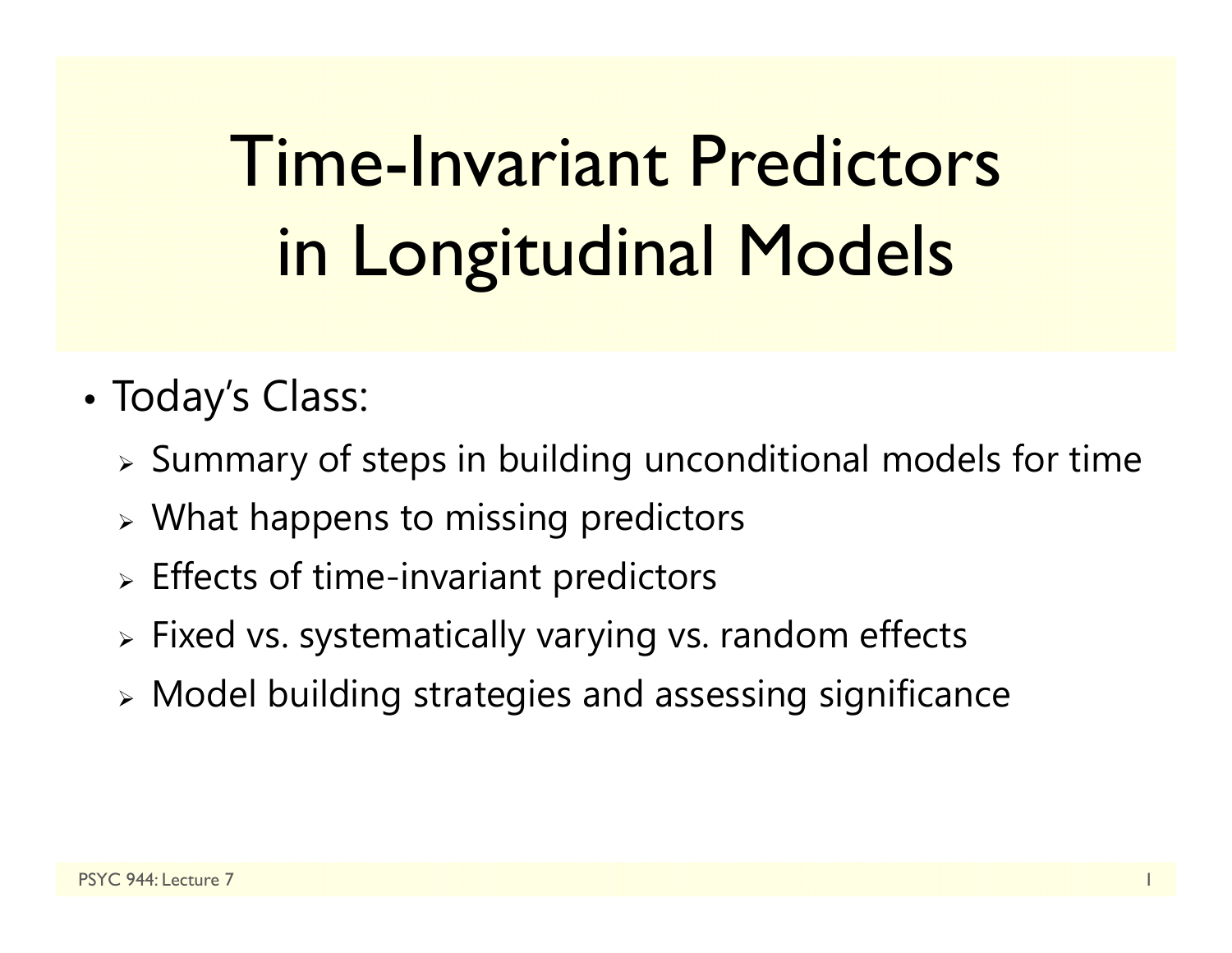## Summary of Steps in Unconditional Longitudinal Modeling

#### **For all outcomes:**

- 1.Empty Model; Calculate ICC
- 2.Decide on a metric of time
- 3.Decide on a centering point
- 4. Estimate means model andplot individual trajectories

#### **If your outcome shows systematic change:**

- 5. Evaluate fixed and random effects of time
- 6. Still consider possible alternative models for the residuals ( **R** matrix)

#### **If your outcome does NOT show ANY systematic change:**

5. Evaluate alternative models for the variances ( **G** + **R**, or **R**)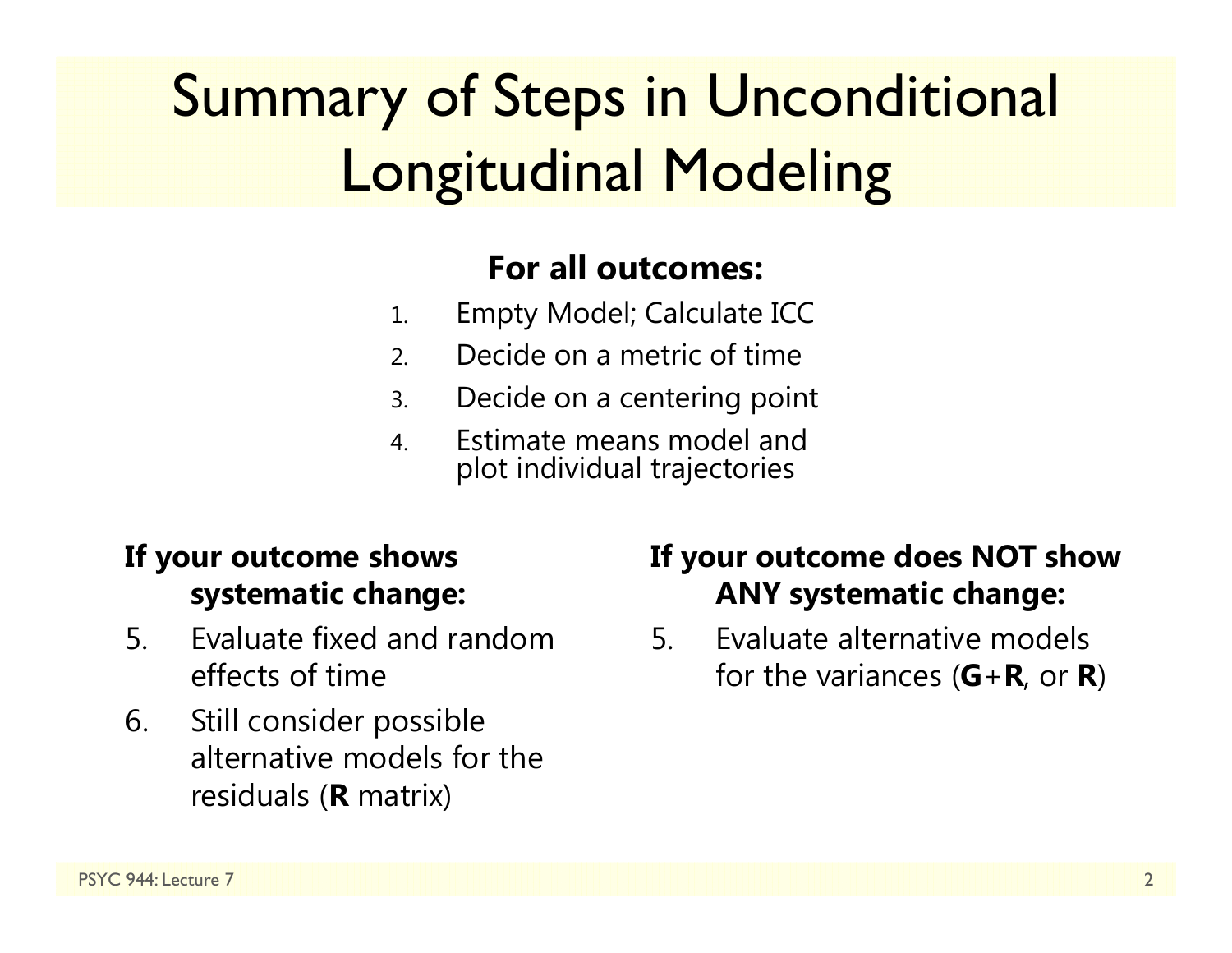# Back to the Big Picture…

- • Unconditional Longitudinal **Models for the Means**:
	- $\triangleright$  Describe the average pattern of change over time (if any)
		- Linear or non-linear? Continuous or discontinuous?
		- Г This is what the fixed effects of time are for
- • Unconditional Longitudinal **Models for the Variance**:
	- Describe the pattern of variation and covariation of residuals across occasions and persons
	- Most simple: Random Intercept Only or CS (Univar. RM ANOVA)
	- Most complex: Unstructured R (Multivariate RM ANOVA)
	- Multilevel models offer two families of intermediate alternatives:
		- $\blacksquare$ Random effects models ("multilevel" models)
		- Alternative covariance structures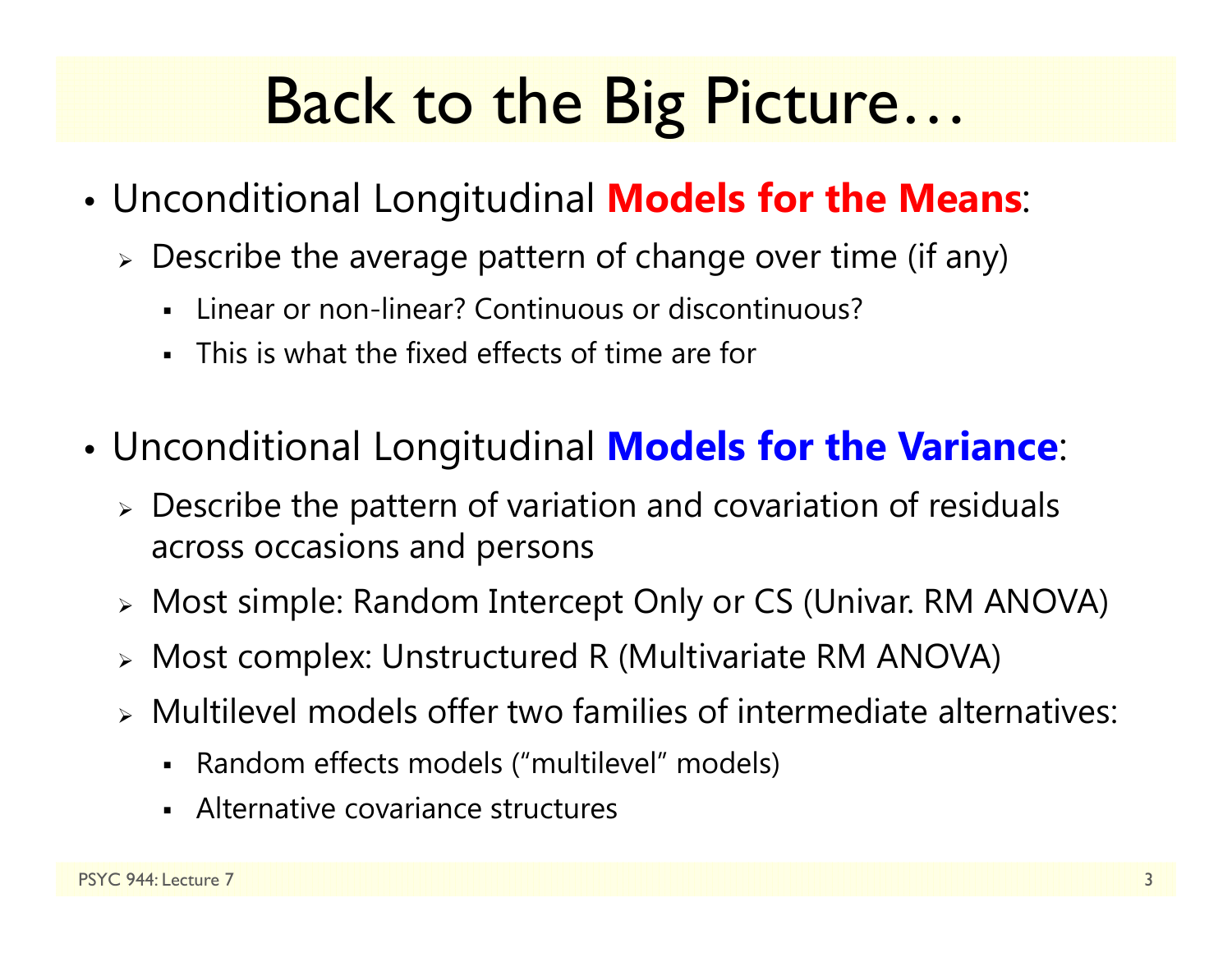## 1. Empty Means, Random Intercept Model

- • Not really predictive, but is a useful statistical baseline model
	- $\triangleright$  Baseline model fit
	- $\triangleright$  Partitions variance into between- and within-person variance
- Calculate **ICC** = between / (between + within variance)
	- $\triangleright$  = Average correlation between occasions
	- $\blacktriangleright$ = Proportion of variance that is between persons
	- $\triangleright$  Effect size for amount of person dependency due to mean differences
- Tells you where the action will be:
	- $\triangleright$  If most of the variance is **between-persons in the random intercept (at level 2)**, you will need **person-level** predictors to reduce that variance (i.e., to account for inter-individual differences)
	- $\triangleright$  If most of the variance is within-persons in the residual(at level 1), you will need **time-level** predictors to reduce that variance<br>(i.e., to account for intra-individual differences)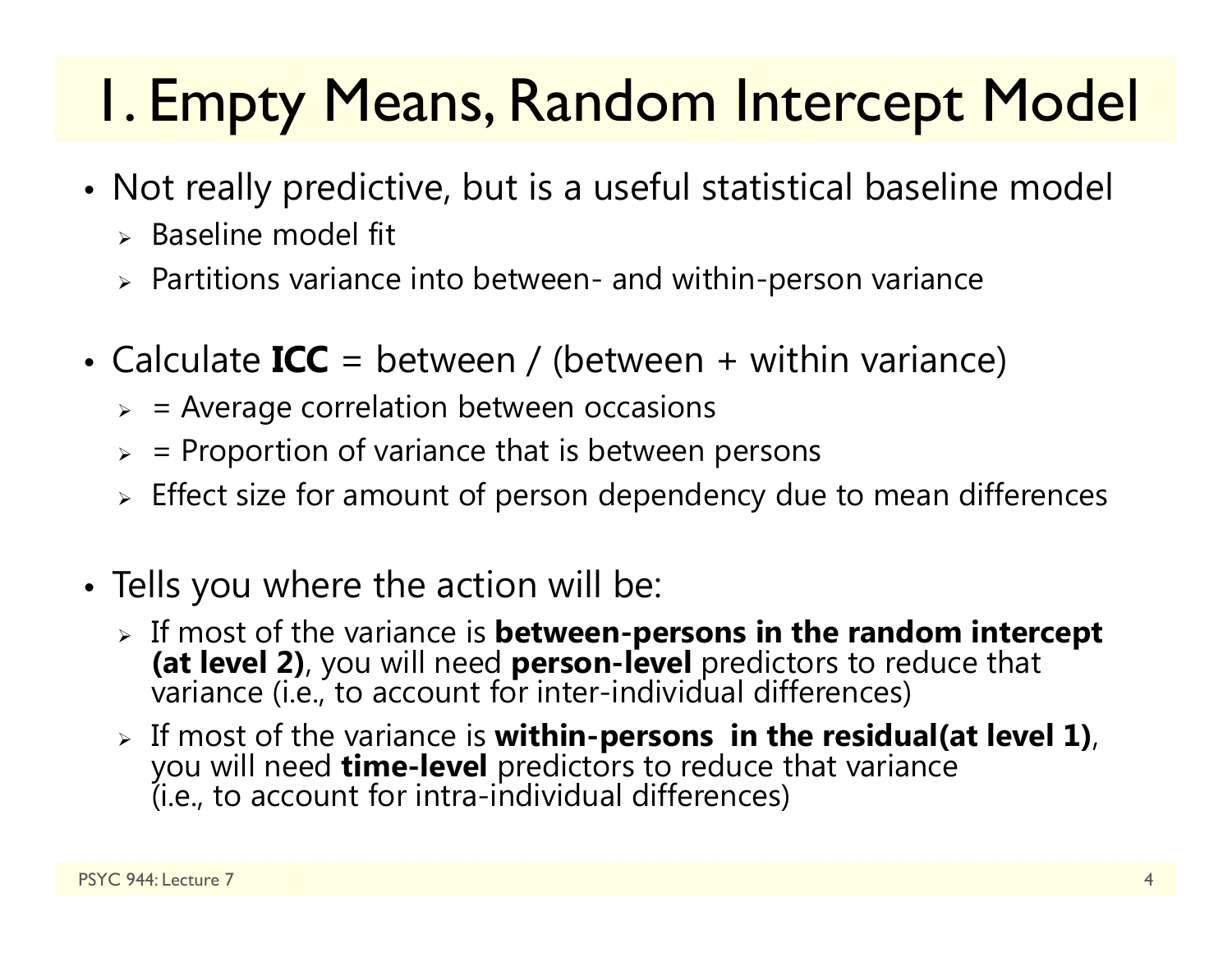# 2. Decide on the Metric of Time

- • "Occasion of Study" as Time:
	- $\triangleright\;$  Can be used generically for many purposes
	- $\triangleright$  Include age, time to event as predictors of change
- "Age" as Time:
	- $\triangleright$  Is equivalent to time-in-study if same age at beginning of study
	- $\triangleright$  Implies age convergence  $\rightarrow$  that people only differ in age regardless of when they came into the study (BP effects = WP effects)
- "Distance to/from an Event" as Time:
	- $\triangleright$  Is appropriate if a distinct process is responsible for changes
	- $\triangleright$  Also implies convergence (BP effects = WP effects)
	- $\triangleright$  Only includes people that have experienced the event
- •Make sure to use exact time regardless of which "time" used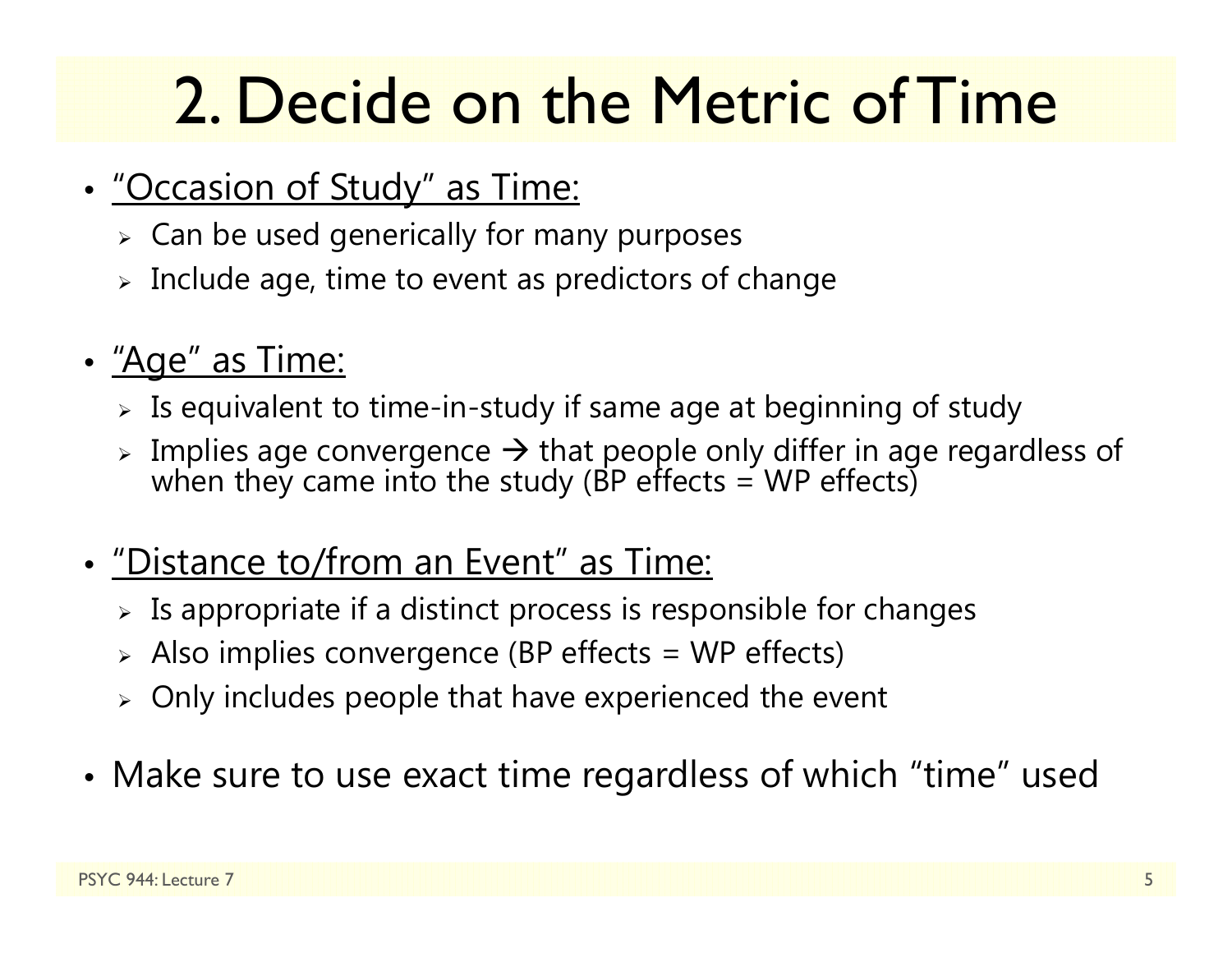# 3. Decide on a Centering Point

- • How to choose: At what occasion would you like a snap-shot of inter-individual differences?
	- $\triangleright$  Intercept variance represents inter-individual differences at that particular time point (that you can later predict!)
- • Where do you want your intercept?
	- $\triangleright$  Re-code time such that the centering point = 0
	- Multiple variants could be used (e.g., moving snapshots)
- • Different versions of time = 0 will produce statistically equivalent models with re-arranged parameters
	- $\triangleright$  i.e., conditional level and rate of change at time 0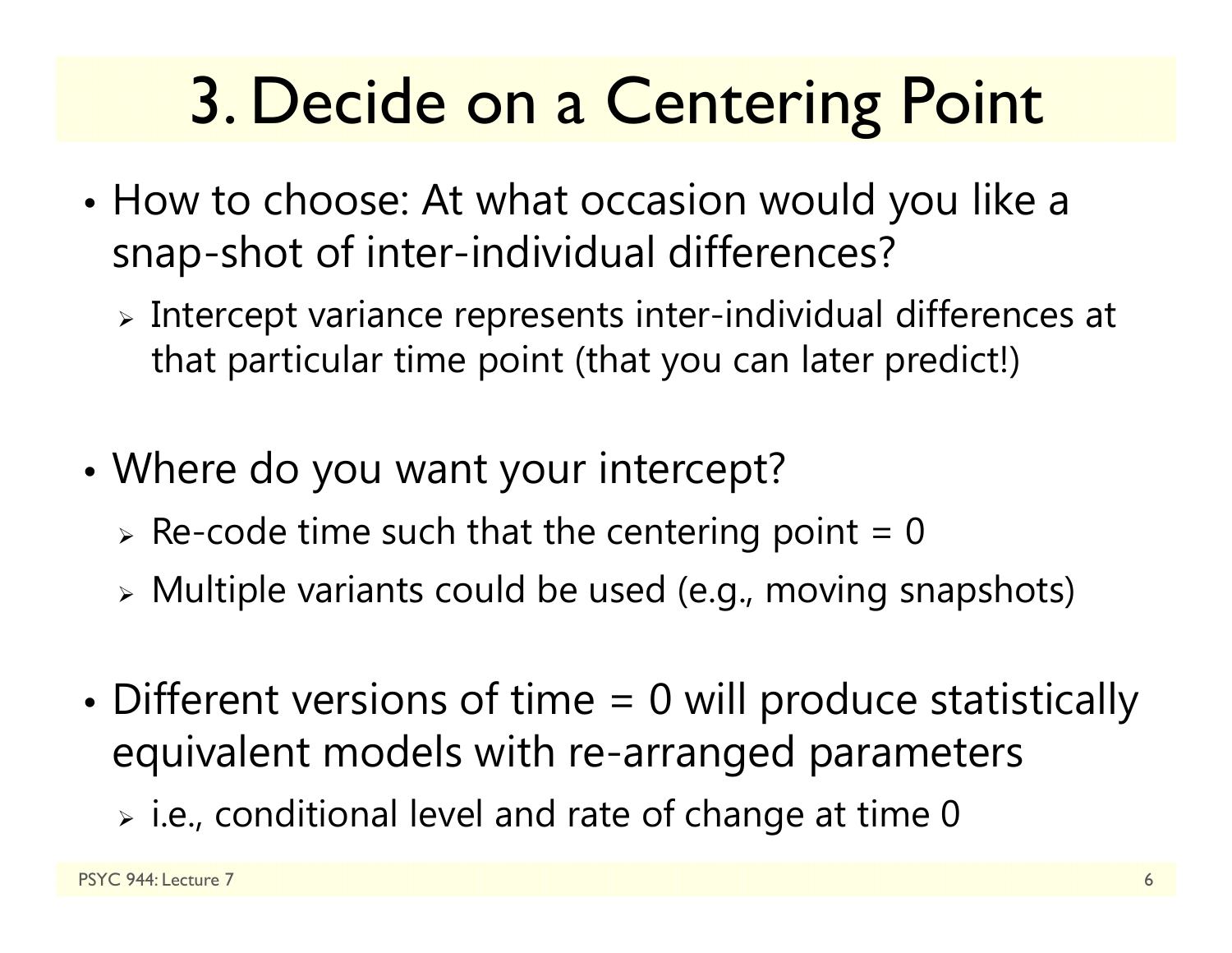# 4. Plot Saturated Means and Individuals

- •• If time is <u>balanced</u> across persons:
	- $\triangleright$  Estimate a saturated means model to generate means
- •• If time is <u>NOT balanced a</u>cross persons:
	- Create a rounded time variable to estimate means model ONLY
	- $\triangleright$  Still use exact time/age variable for analysis!
- • $\bullet$  Plot the means – what kind of trajectory do you see?
- Please note: ML/REML estimated means per occasion may NOT be the same as the observed means (i.e., as given by PROC MEANS). The estimated means are what would have been obtained had your data been complete (assuming MAR), whereas observed means are not adjusted to reflect any missing data (MCAR). Report the ML/REML estimated means.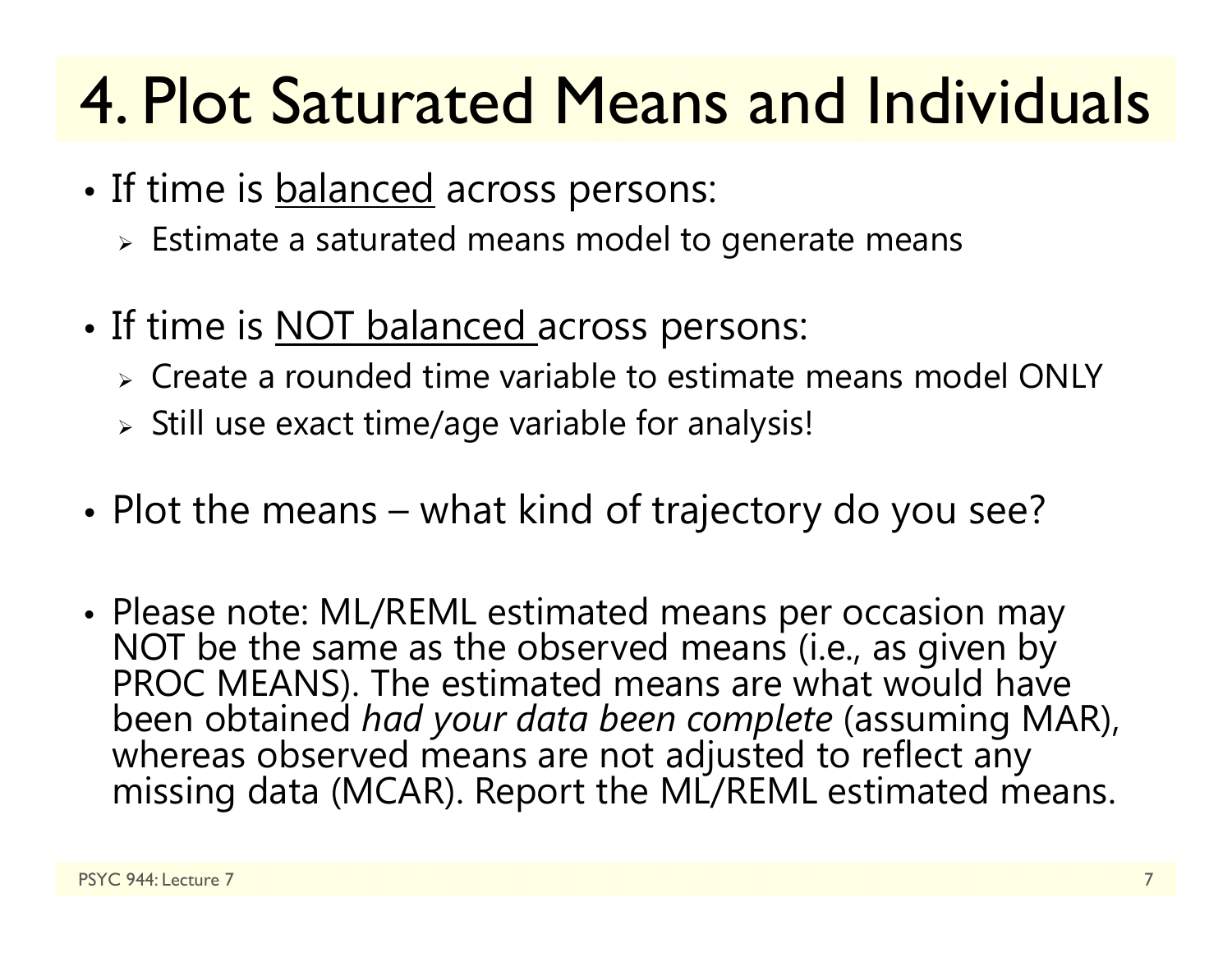# What if I have no change?

- • Longitudinal studies are not always designed to examine systematic change (e.g., daily diary studies)
- • $\bullet$  In reality, there is a continuum of fluctuation to change:

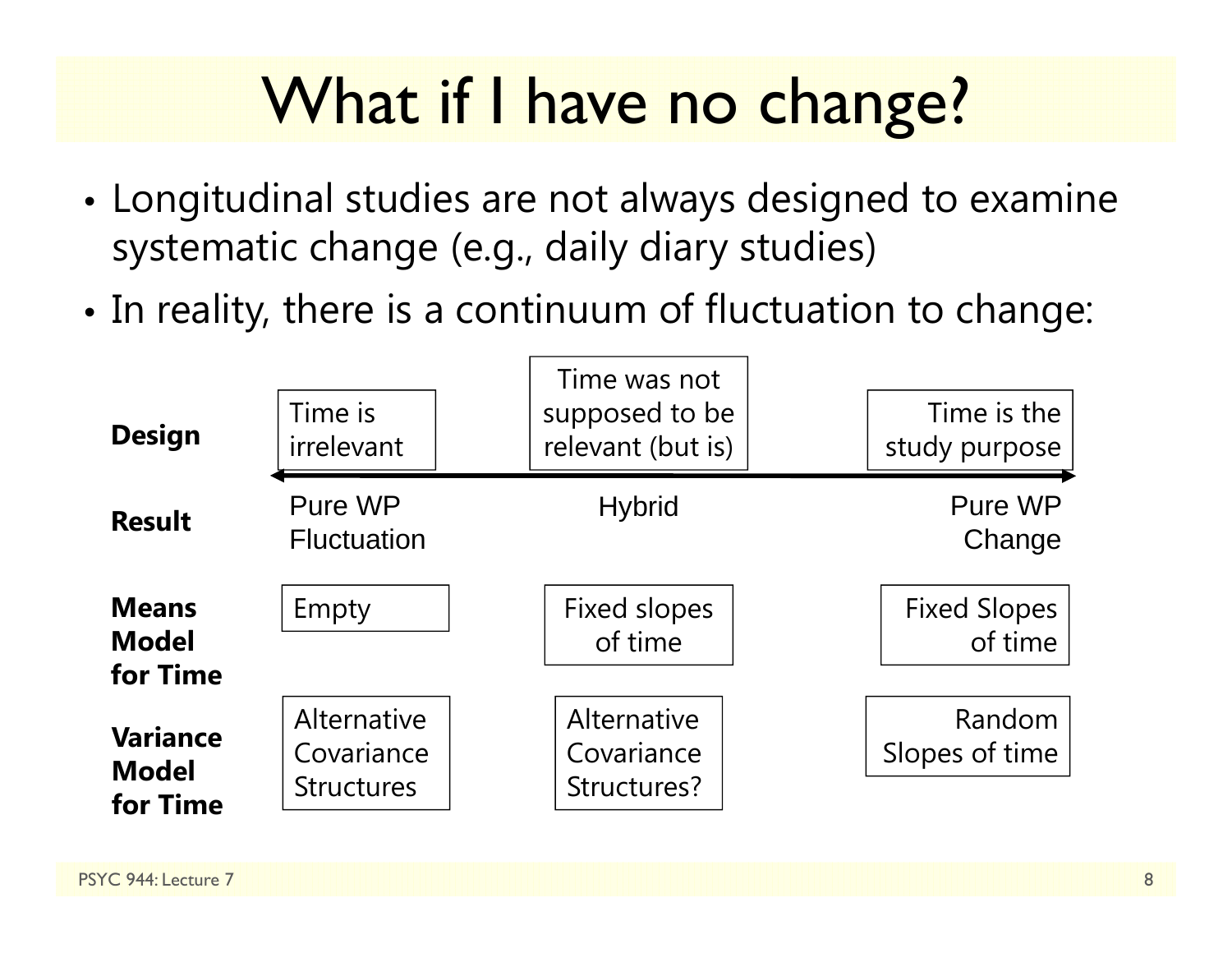### 5. and 6. for **Systematic Change**: Evaluate Fixed and Random Effects of Time

#### **Model for the Means:**

- What kind of fixed effects of time are needed to parsimoniously represent the observed means across time points?
	- Linear or nonlinear? Continuous or discontinuous?
	- Polynomials? Pieces? Nonlinear curves?
	- $\triangleright\;$  How many parameters do you need to Name That Trajectory?
	- Use obtained *p*-values to test significance of fixed effects

#### **Model for the Variance (focus primarily on G):**

- What kind of random effects of time are needed:
	- $\triangleright$  To account for individual differences in aspects of change?
	- $\triangleright$  To describe the variances and covariances over time?
	- $\blacktriangleright$ Do the residuals show any pattern after accounting for random effects?
	- Use REML −2∆LL tests to test significance of new effects (or ML if big *N*)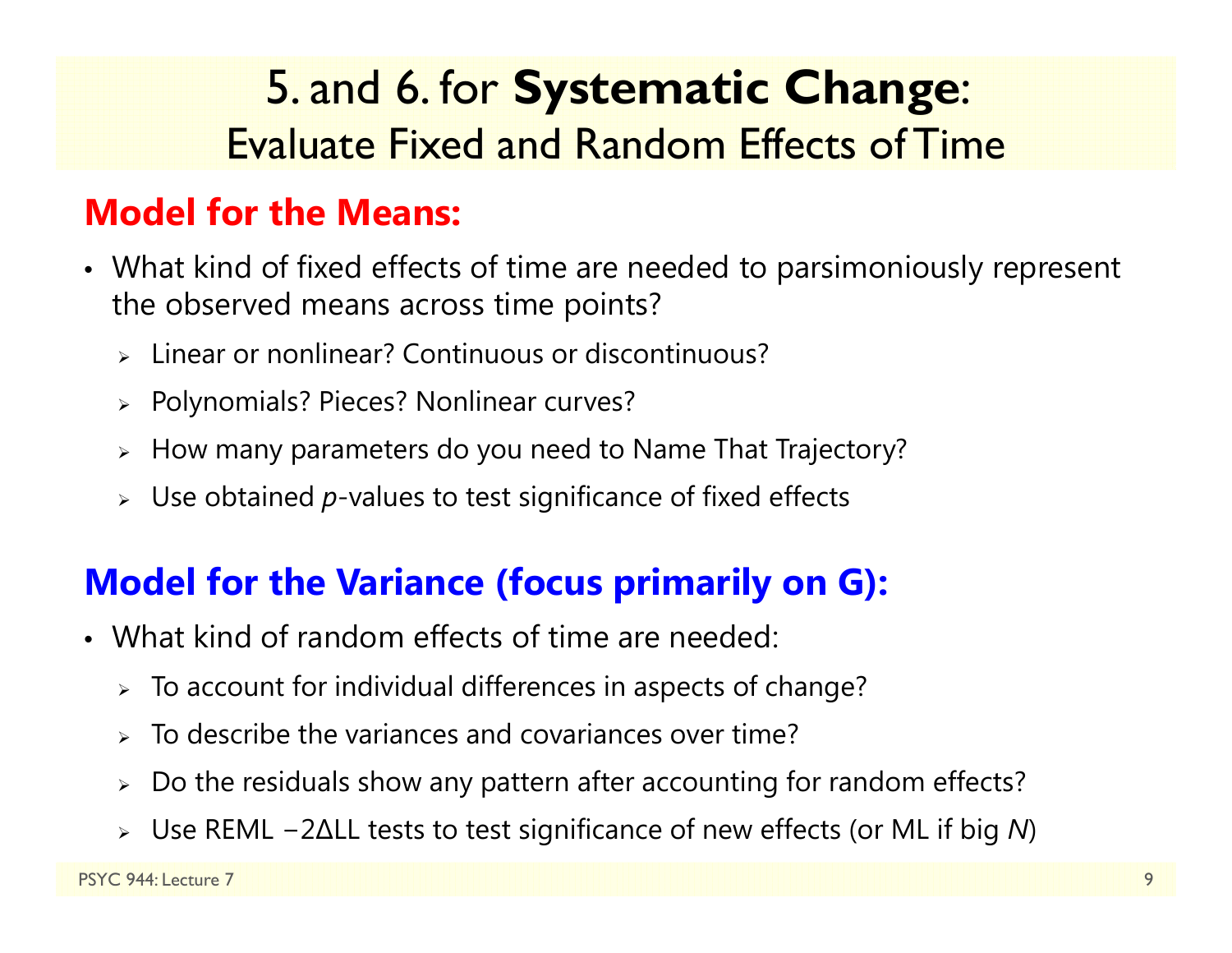### Random Effects Variance Models

- Each source of correlation or dependency goes into a new variance component (or pile of variance) until each source meets the usual assumptions of GLM: normality, independence, constant variance
- •**Example 2-level longitudinal model:**



**Now we get to add predictors to account for each pile!**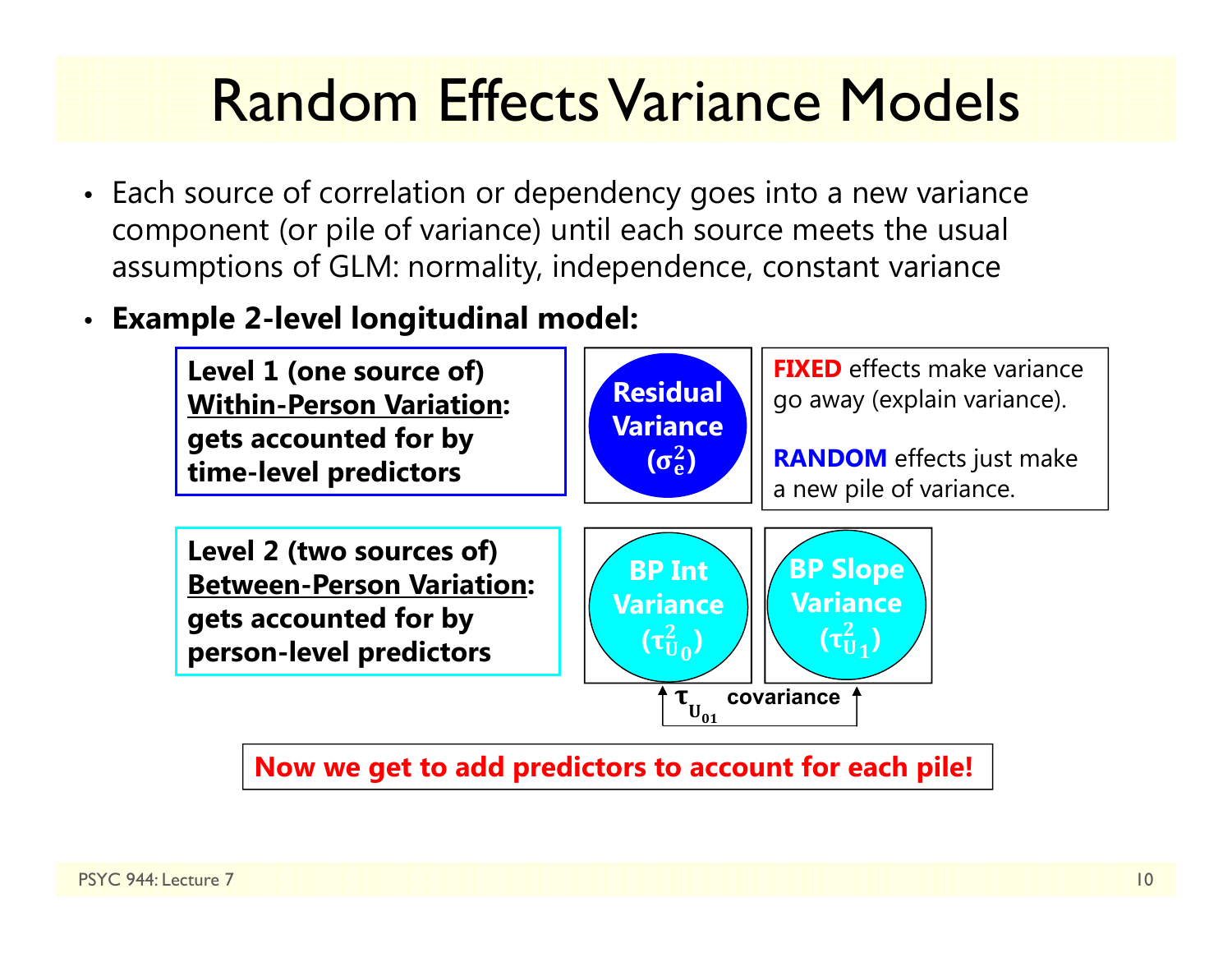### 5. for **NO Systematic Change**: Evaluate Alternative Covariance Structures

#### **Model for the Means:**

- Be sure you don't need any terms for systematic effects of time
- If not, keep a fixed intercept only

#### **Model for the Variance (focus primarily on R):**

- How many parameters do you need to Name… that… Structure?
- I recommend the hybrid: Random Intercept in **G** + Structure in **R**
	- $\triangleright$  Separates BP and WP variance
	- Likely more parsimonious than just **R**-only model
- Compare alternative models with the same fixed effects
	- Nested? REML −2∆LL test for significance
	- Non-nested? REML AIC and BIC for "supporting evidence"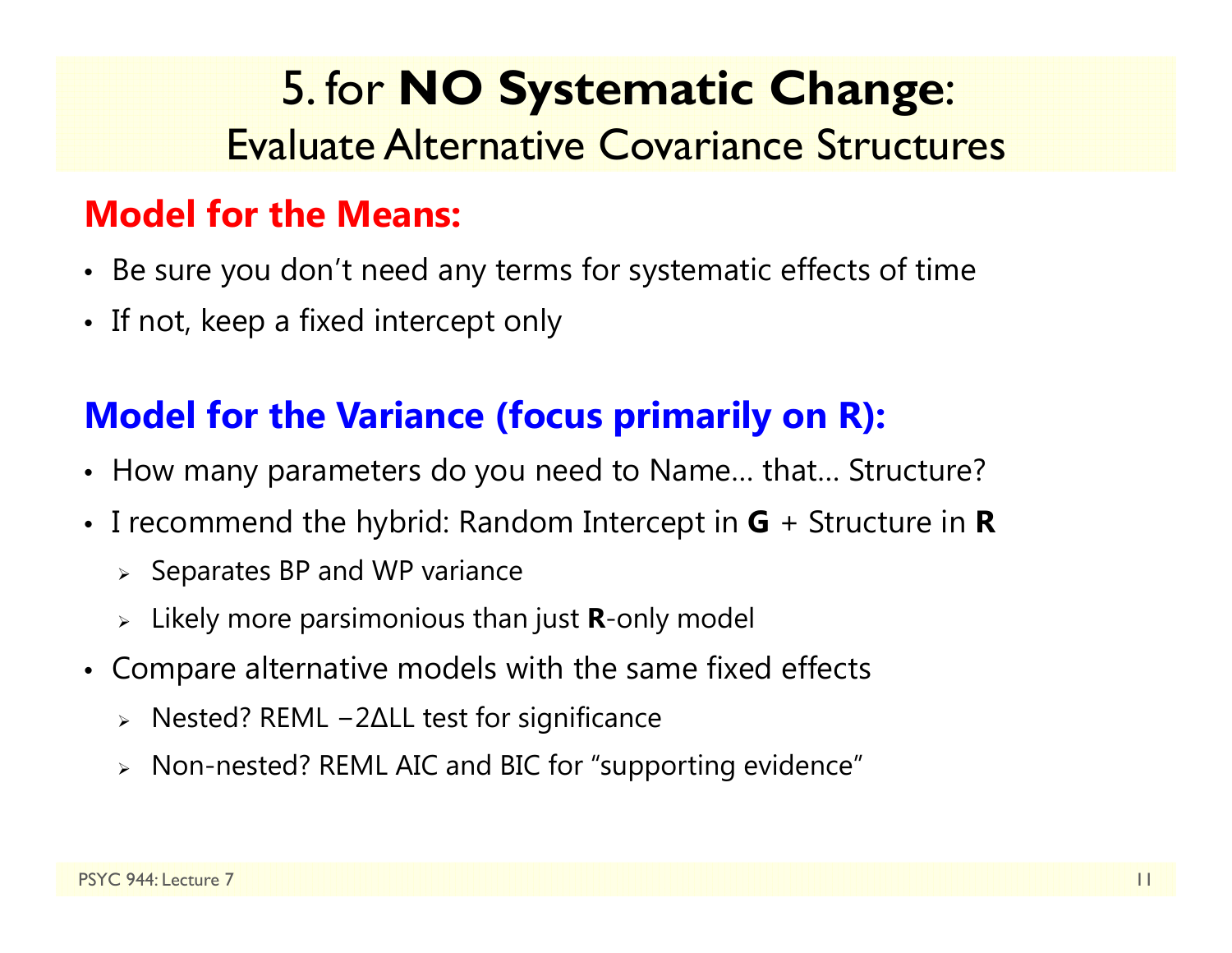### Alternative Covariance Structure Models

• Models for fluctuation typically include only a covariance structure, and at most a random intercept (random slopes for time won't help in the absence of systematic change)

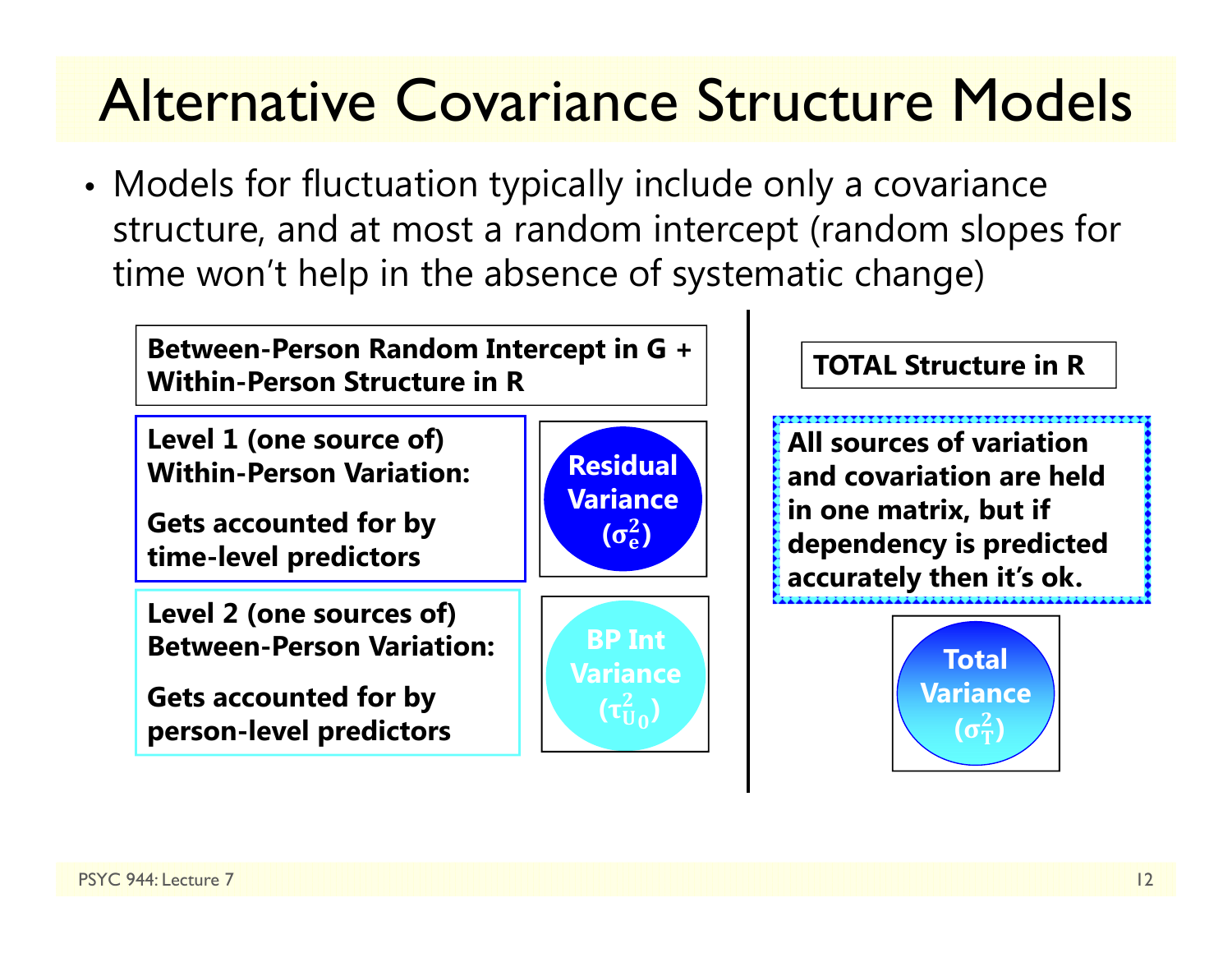# Why spend so much effort on unconditional models of time? Here is the reasoning…

- • The fixed effects of time are what the random effects of time are varying around…
- $\bullet$ The random effects of time form the variances that the person-level predictors will account for...
- $\bullet$ The effects of person-level predictors are specified as a function of the time effect already in the model...
- $\bullet$ The effects of time-varying predictors are supposed to account for variance not accounted for by the model for time...
- $\bullet$ What fixed and random time effects of time you include in the model dictate what is to be predicted.
- •• There is little point in trying to predict individual differences in change (and intraindividual deviation from predicted change) when it's possible that those individual differences (and deviations) only exist because t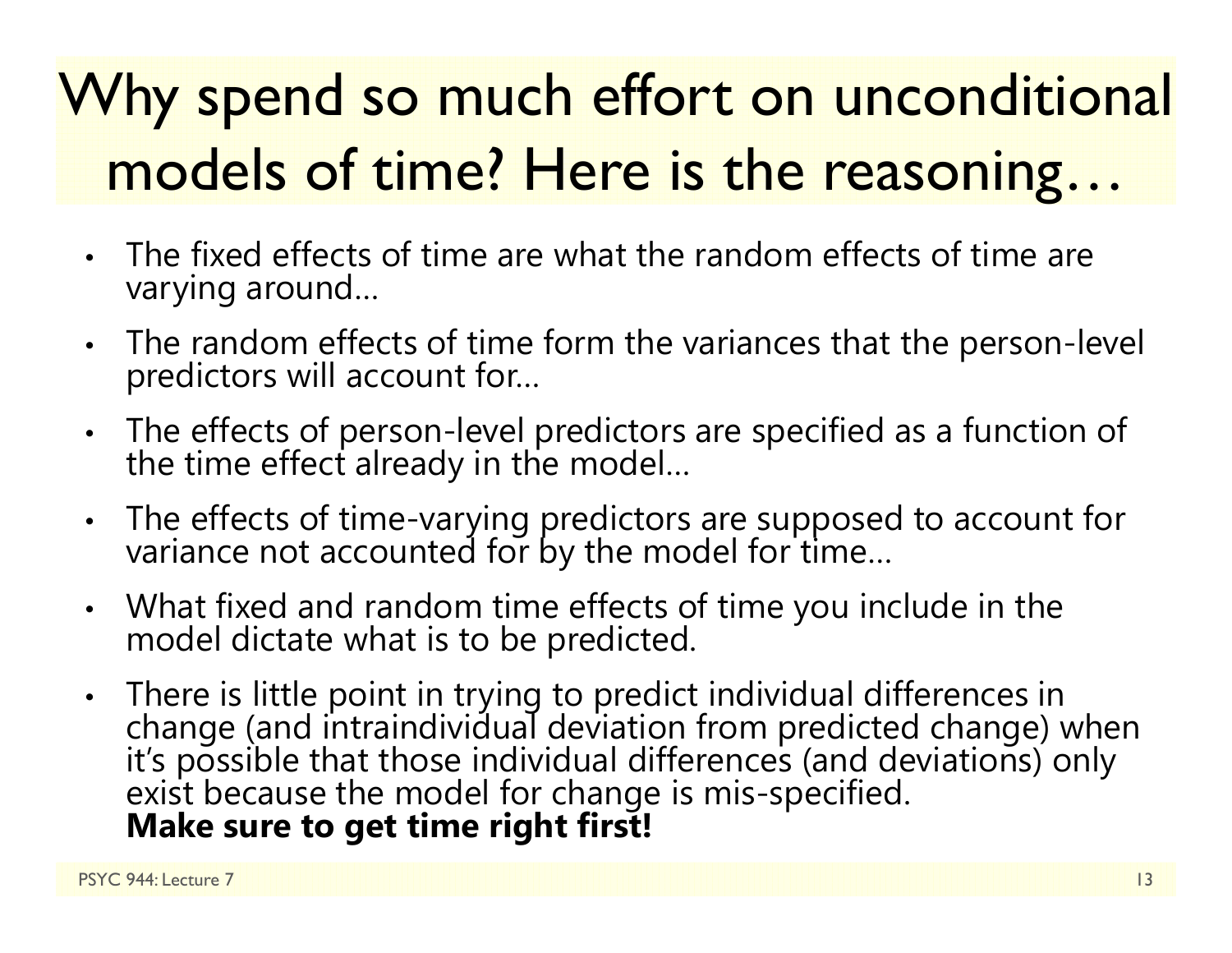# What happens to missing predictors?

- Incomplete data patterns in longitudinal study
	- $\triangleright$  Sparse missingness (within occasion)
	- $\triangleright$  Differential attrition (monotonic dropout)
	- Measurements obtained at different intervals ("unbalanced data")
	- $\triangleright$  "Planned" missing data (no really, you can do this on purpose)
	- $\triangleright$  Often unrecognized selection bias at beginning of all studies, too
- • Goal: To make valid inferences about population parameters despite bias introduced by attrition
	- The goal is *not* to recover the missing data values
- • Methods used to do analyses in the presence of missing data require assumptions about the causes associated with the missingness process as well as the variables distributions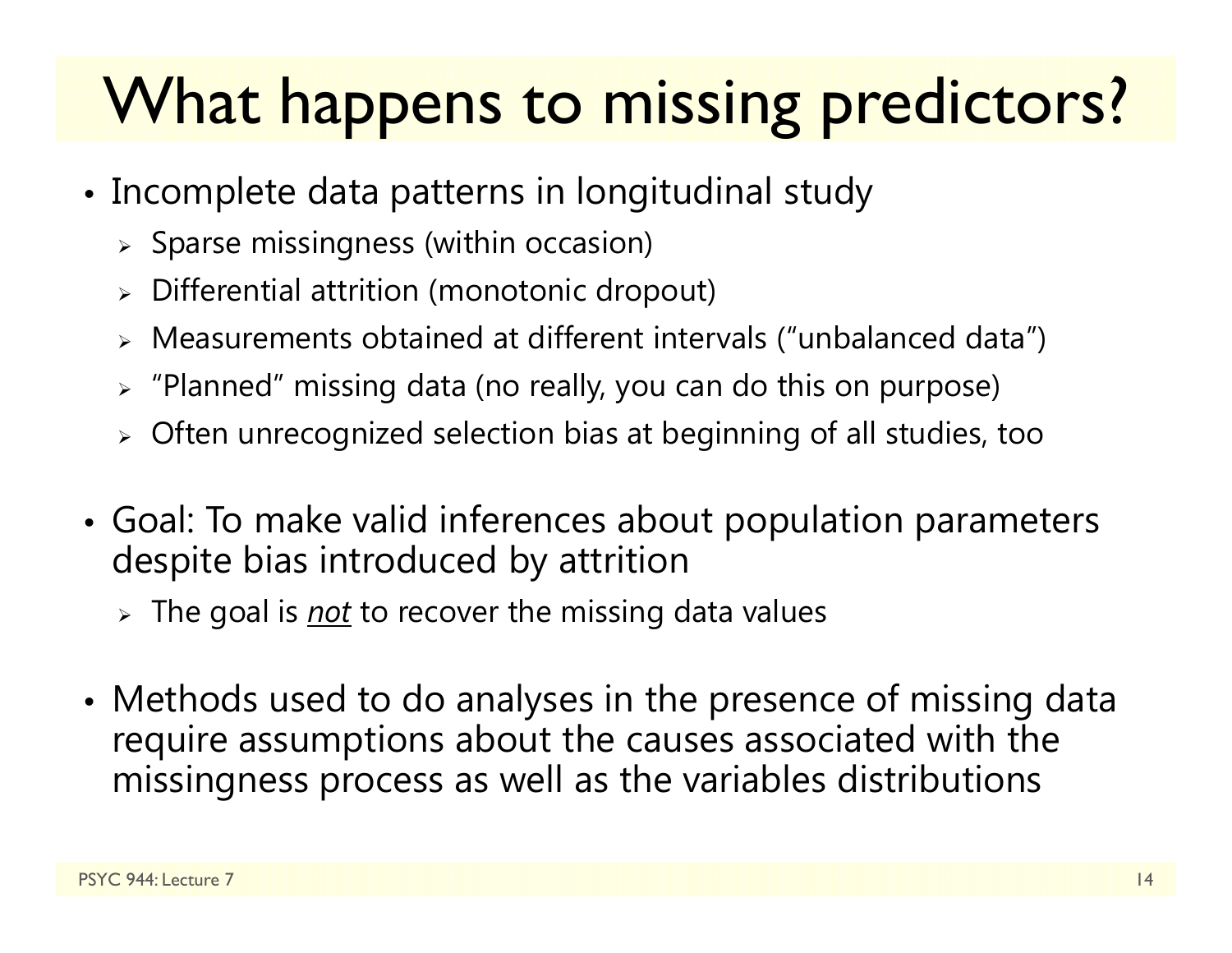# **Methods of Analysis Given Missing Data**

- **What not to do:**
- •Listwise deletion (all available whole people)
- •Pairwise deletion (all available cases)
- •Single mean replacement or regression imputation
- • **What to do: FIML or multiple imputation**
	- $\triangleright$  FIML = Full-information maximum likelihood  $\rightarrow$  uses all the original data in estimating model, not just a summary thereof
	- MIXED and Mplus use FIML by default for missing responses (REML and ML as we know them are both Full-Information)
	- $\triangleright$  Asymptotically equivalent results given the same missingness model, however, but FIML is more direct than multiple imputation (and is more readily available for not-normal variables)
	- $\triangleright$  Both of these assume Missing at Random, though...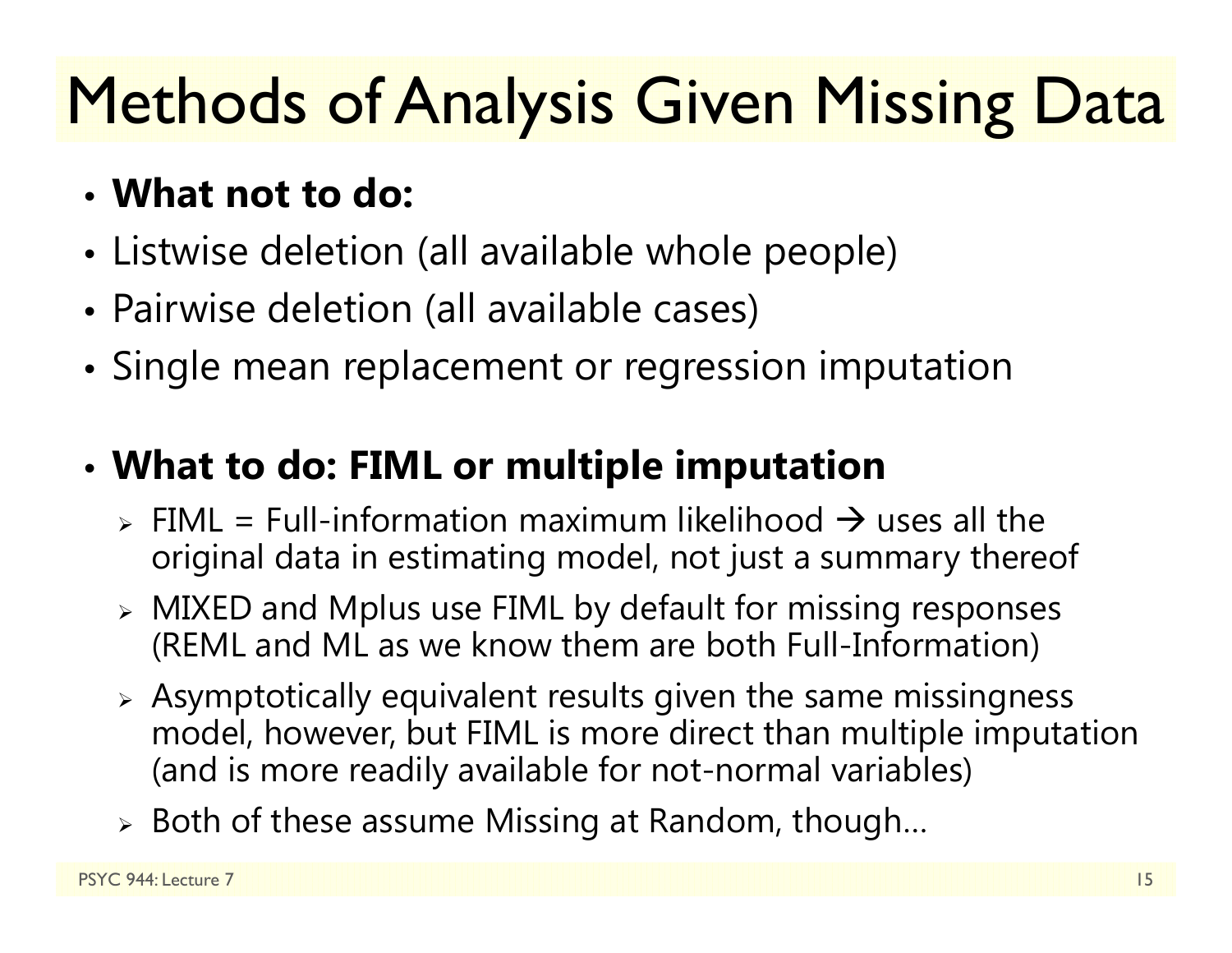# **Categorizations of Missing Data**

- •• If data are missing from some occasions, all is not lost!
- Missingness predictors: Person-level variables, outcomes at other observed occasions:
	- > Missing Completely at Random (MCAR): probability of missingness is unrelated to what those missing responses would have been
	- **Missing at Random (MAR):** probability of missingness depends on the persons' predictors or their other observed outcomes, but you can draw correct inferences after including (controlling for) their other data
	- > Missing Not At Random (MNAR): probability of missingness is systematic but is not predictable based on the information you have (everything will be wrong)
- • You will likely get different estimates from models with complete cases only… so use all the data you have if possible!
- Now, the bad news…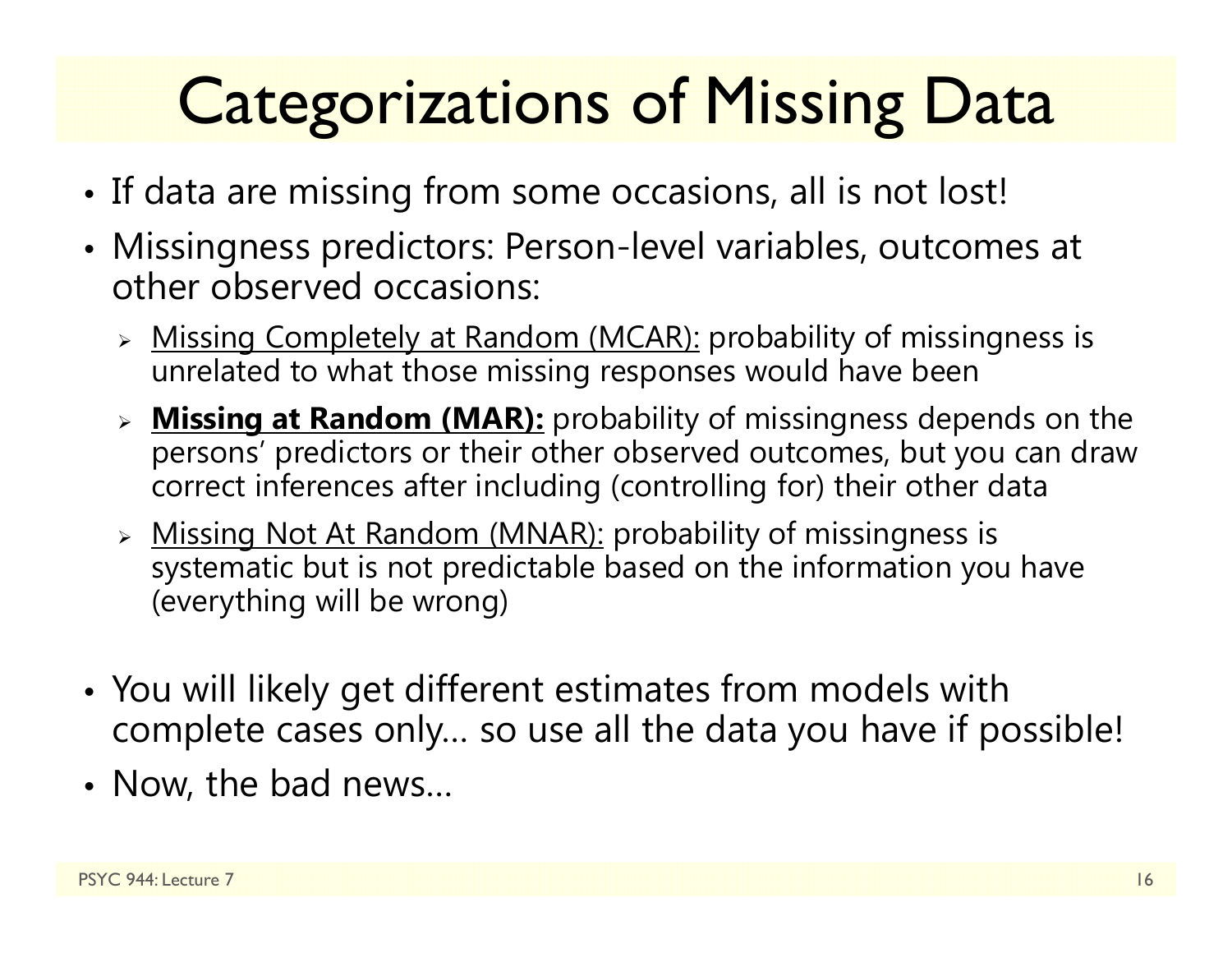# Missing Data in MLM Software

- Common misconceptions about how MLM "handles" missing data
- $\bullet$  Most MLM programs (e.g., MIXED) analyze only COMPLETE CASES
	- Does NOT require listwise deletion of \*whole persons\*
	- $\triangleright$  DOES delete any incomplete cases (occasions within a person)
- • Observations missing predictors OR outcomes are not included!
	- **Time** is (probably) measured for **everyone**
	- **Predictors may NOT be measured for everyone**
	- *N* may change due to missing data for different predictors across models
- You may need to think about what predictors you want to examine PRIOR to model building, and pre-select your sample accordingly
	- Models and model fit statistics <sup>−</sup>2LL, AIC, and BIC are only **directly comparable** if they include the **exact same observations (LL is sum of each height)**
	- Will have less statistical power as a result of removing incomplete cases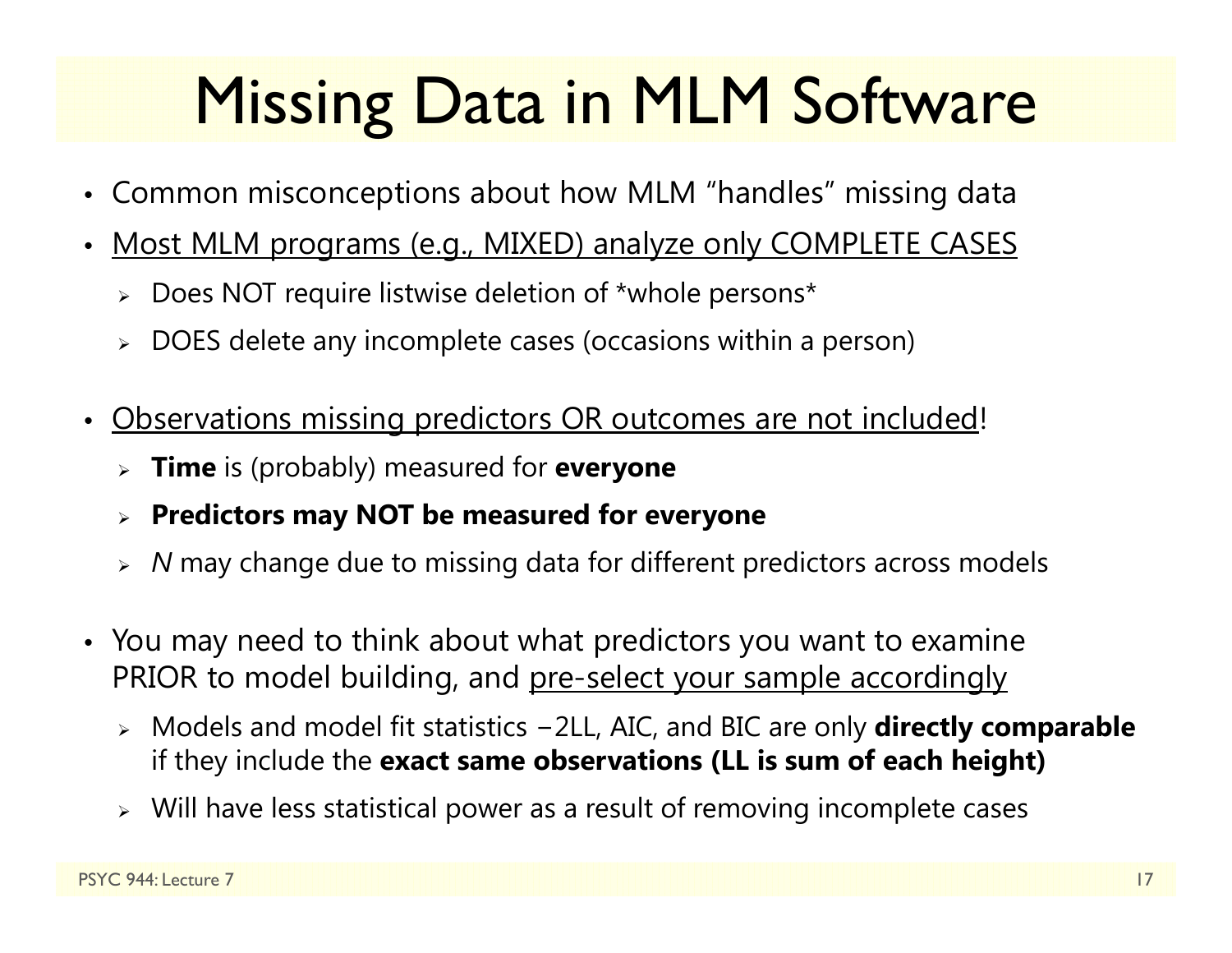## Be Careful of Missing Predictors!

#### **Multivariate (wide) data**   $\rightarrow$  stacked **(long) data**

| <b>ID</b> T1 T2 T3 T4 |  | Person T1 T2 T3 T4<br>Pred Pred Pred Pred Pred |  |  |
|-----------------------|--|------------------------------------------------|--|--|
|                       |  | <b>100</b> 5 6 8 12 50 4 6 7 .                 |  |  |
|                       |  | 101 4 7 . 11 . 7 . 4 9                         |  |  |

| <b>Row</b>              | ID  | <b>Time</b>    | <b>DV</b> | <b>Person</b><br><b>Pred</b> | Time<br><b>Pred</b> |
|-------------------------|-----|----------------|-----------|------------------------------|---------------------|
| 1                       | 100 | 1              | 5         | 50                           | 4                   |
| $\boldsymbol{2}$        | 100 | $\overline{2}$ | 6         | 50                           | 6                   |
| 3                       | 100 | 3              | 8         | 50                           | 7                   |
| 4                       | 100 | 4              | 12        | 50                           |                     |
| 5                       | 101 | 1              | 4         |                              | 7                   |
| 6                       | 101 | $\overline{2}$ | 7         |                              |                     |
| $\overline{\mathbf{7}}$ | 101 | 3              |           |                              | 4                   |
| 8                       | 101 | 4              | 11        |                              | 9                   |

**Only rows with complete data get used – for each model, which rows get used in MIXED?**

Model with Time  $\rightarrow$  DV:  $\quad$  1-6, 8  $\,$ 

Model with Time,  $1$ -3, 5, 8 Model with Time,  $1$ -3, 5, 8

1-4Model with Time, Person Pred  $\rightarrow$  DV:

1-3Model with Time,<br>Time Pred, & Person Pred  $\;\rightarrow$  DV:

PSYC 944: Lecture 7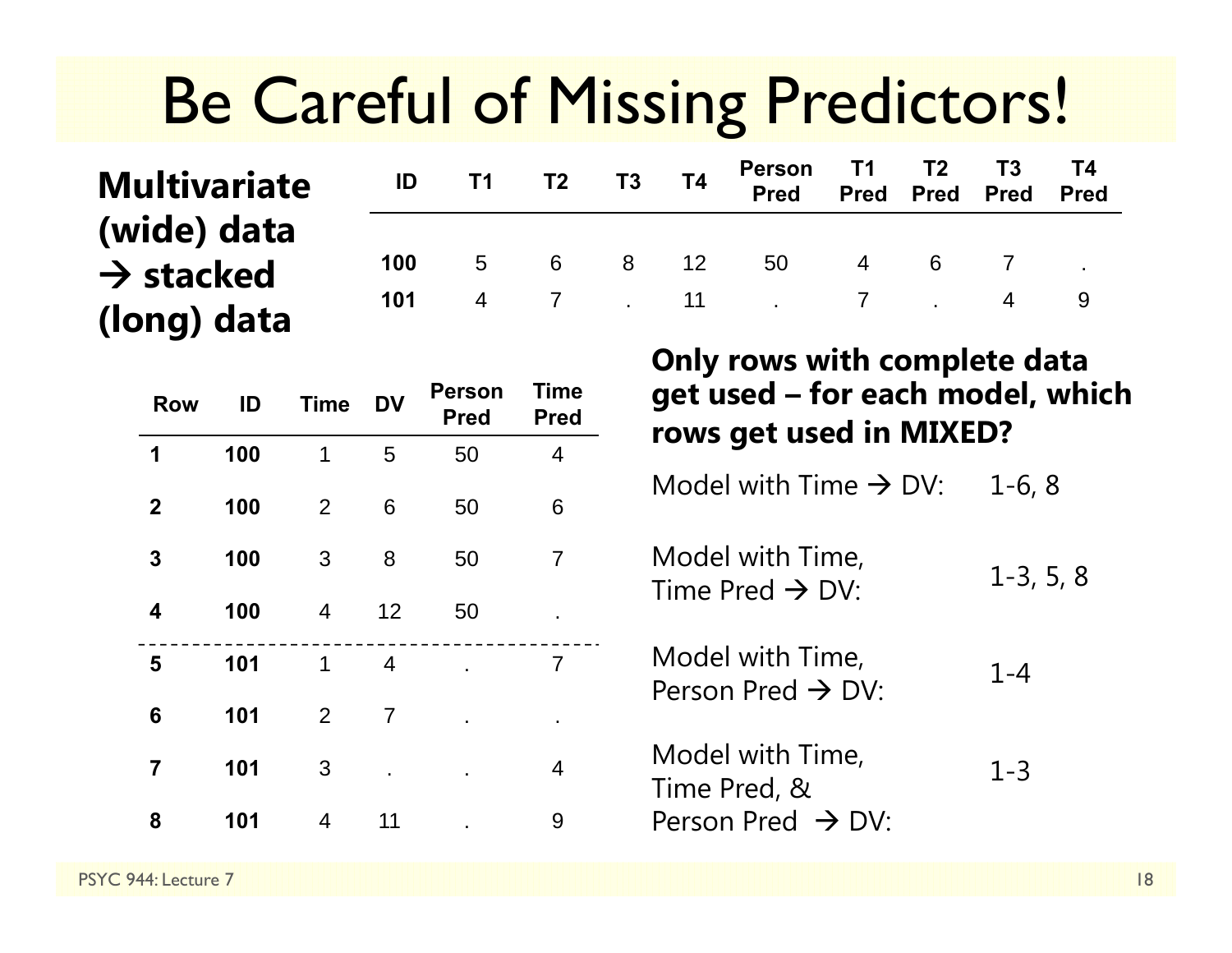### So what does this mean for missing data in MLM?

#### • **Missing outcomes are assumed MAR**

 $\triangleright$  Because the likelihood function is for predicted Y, just estimated on whatever Y responses a person does have (can be incomplete)

#### • **Missing time-varying predictors are MAR-to-MCAR ish**

 $\triangleright$  Would be MCAR because X is not in the likelihood function (is Y given X instead), but other occasions may have predictors (so MAR-ish)

#### • **Missing time-invariant predictors are assumed MCAR**

- $\triangleright$  Because the predictor would be missing for all occasions, whole people will be deleted (may lead to bias)
- Missingness on predictors can be accommodated:
	- $\triangleright$  In Multilevel SEM with certain assumptions ( $\approx$  outcomes then)
	- $\triangleright$  Via multilevel multiple imputation in Mplus v 6.0+ (but careful!)
		- n Must preserve all effects of potential interest in imputation model, including random effects; − 2 ∆LL tests are not done in same way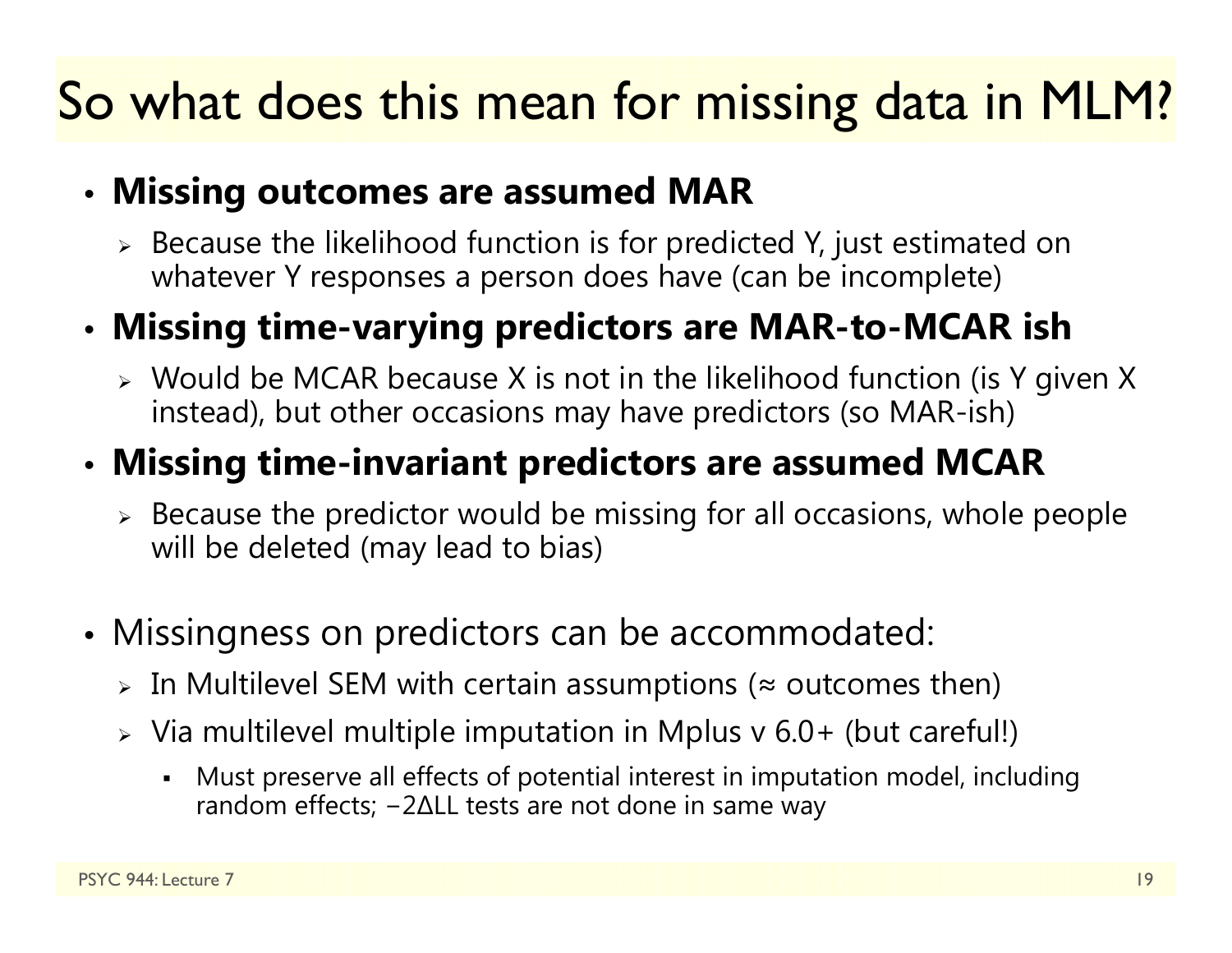## **Modeling Time-Invariant Predictors**

#### What independent variables can be time-invariant predictors?

- Also known as "person-level" or "level-2" predictors
- Include substantive predictors, controls, and predictors of missingness
- Can be anything that **does not change across time** (e.g., Biological Sex)
- Can be anything that **is not likely to change across the study,**  but you may have to argue for this (e.g., Parenting Strategies, SES)
- Can be anything that **does change across the study**…
	- But you have **only measured once**
		- n Limit conclusions to variable's status at time of measurement
		- e.g., "Parenting Strategies at age 10"
	- Or **is perfectly correlated with time** (age, time to event)
		- Would use Age at Baseline, or Time to Event *from Baseline* instead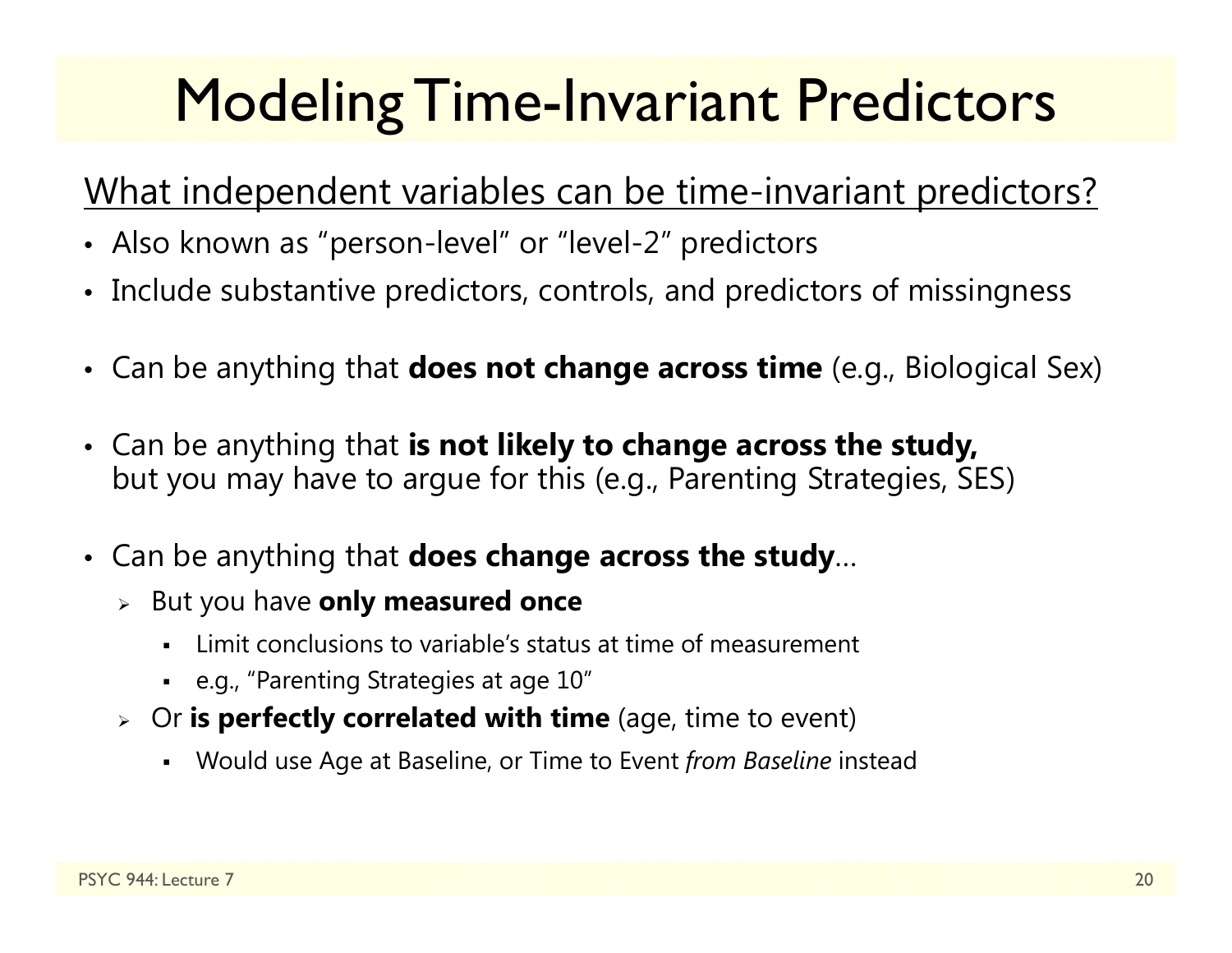### Centering Time-Invariant Predictors

- Very useful to center all predictors such that 0 is a meaningful value:
	- $\triangleright$  Same significance level of main effect, different interpretation of intercept
	- $\blacktriangleright$  Different (more interpretable) main effects within higher-order interactions
		- n With interactions, main effects = simple effects when other predictor =  $0$
- • Choices for centering **continuous** predictors:
	- At Mean: Reference point is *average level of predictor within the sample*
		- Useful if predictor is on arbitrary metric (e.g., unfamiliar test)
	- > <u>Better → At Meaningful Point</u>: Reference point is *chosen level of predictor* 
		- n Useful if predictor is already on a meaningful metric (e.g., age, education)
- • Choices for centering **categorical** predictors:
	- Re-code group so that your chosen reference group = **highest category!** (which is the default in SAS and SPSS mixed models)
	- $\blacktriangleright$  I do not recommend mean-centering categorical predictors (because who is at the mean of a categorical variable ?!?)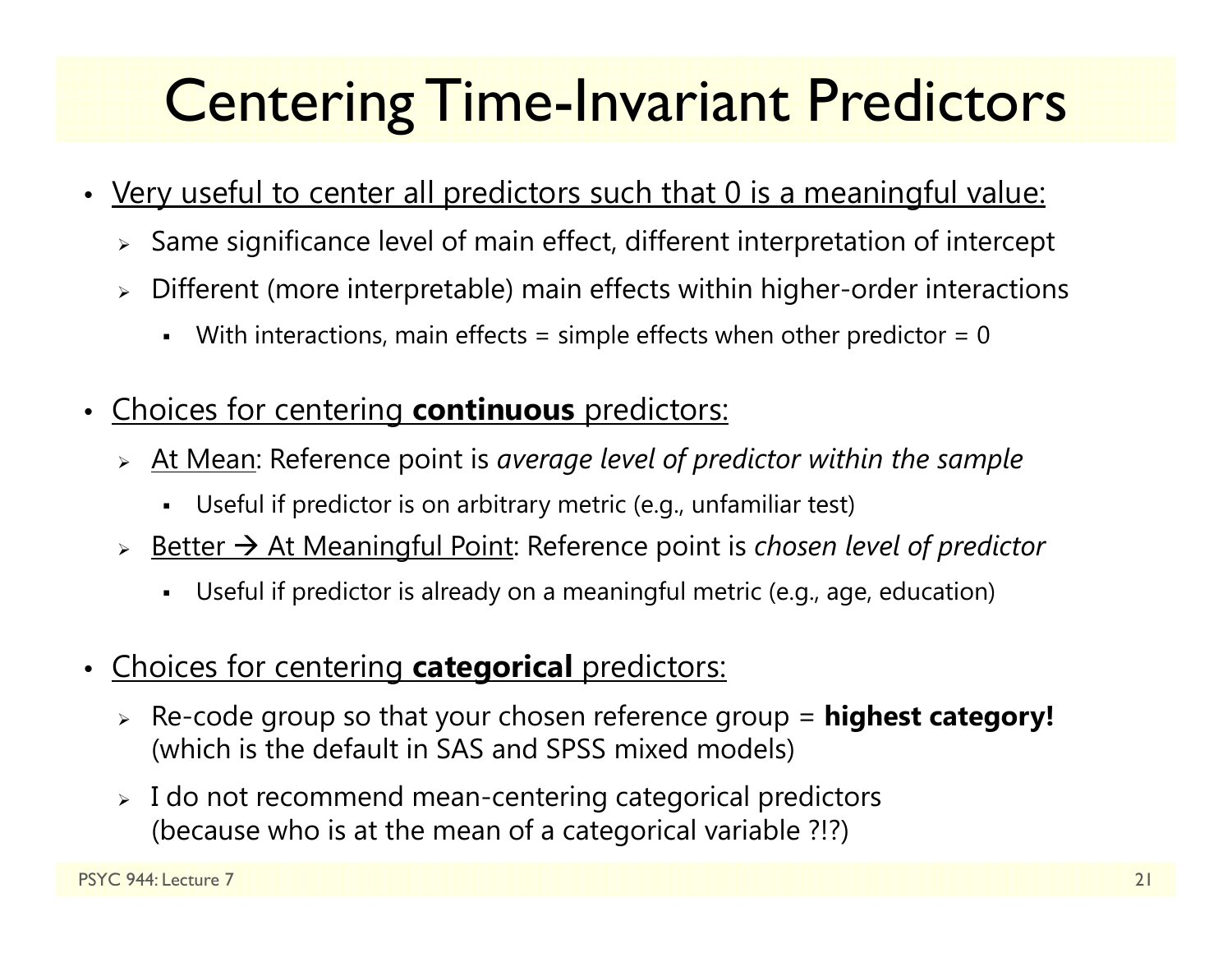### The Role of Time-Invariant Predictors in the **Model for the Means**

#### • **In Within-Person Change Models**  Adjust growth curve

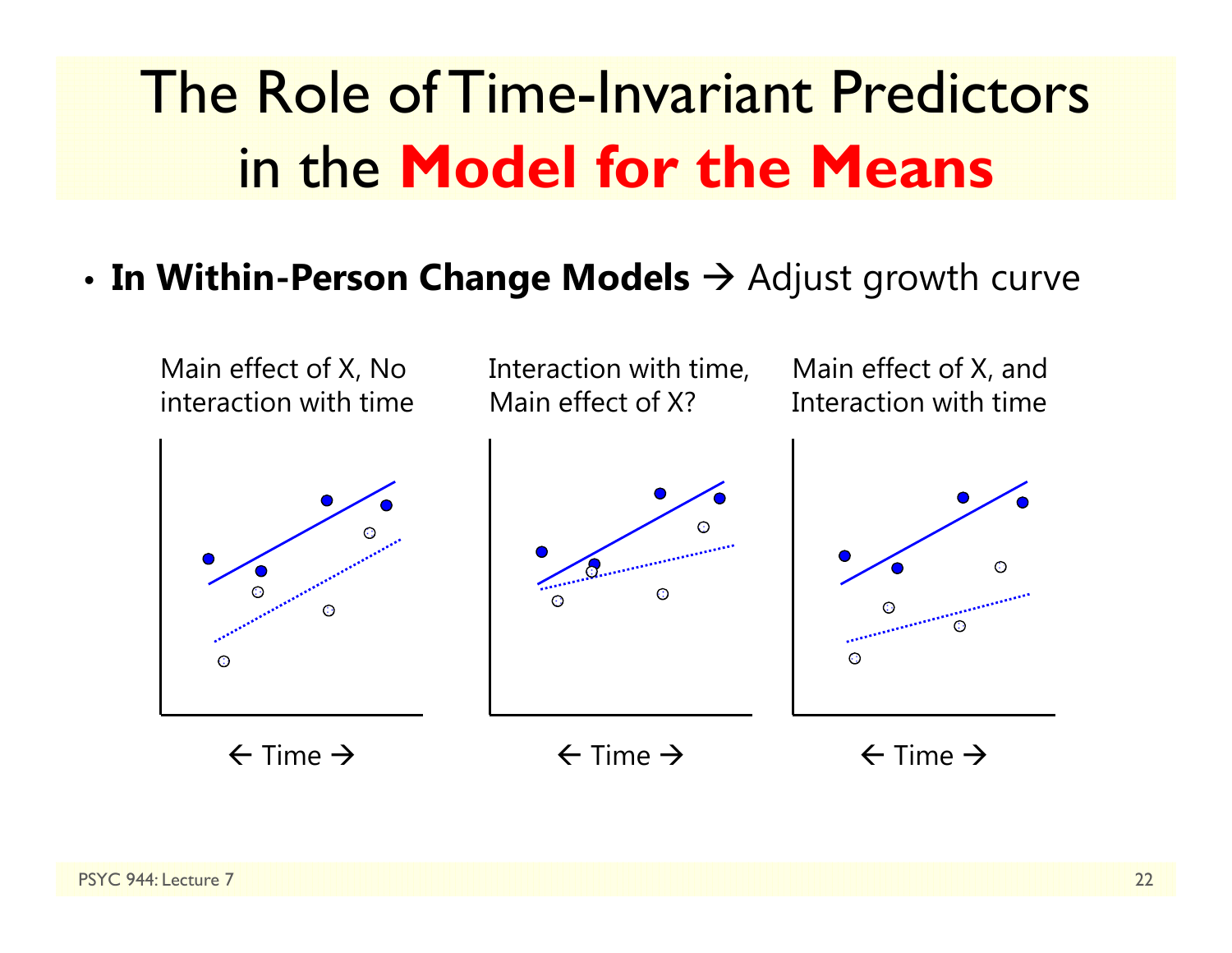## The Role of Time-Invariant Predictors in the **Model for the Means**

 $\bullet$  In **Within-Person Fluctuation Models**  $\rightarrow$  Adjust mean level

No main effect of X



 $\leftarrow$  Time  $\rightarrow$ 

Main effect of X



 $\leftarrow$  Time  $\rightarrow$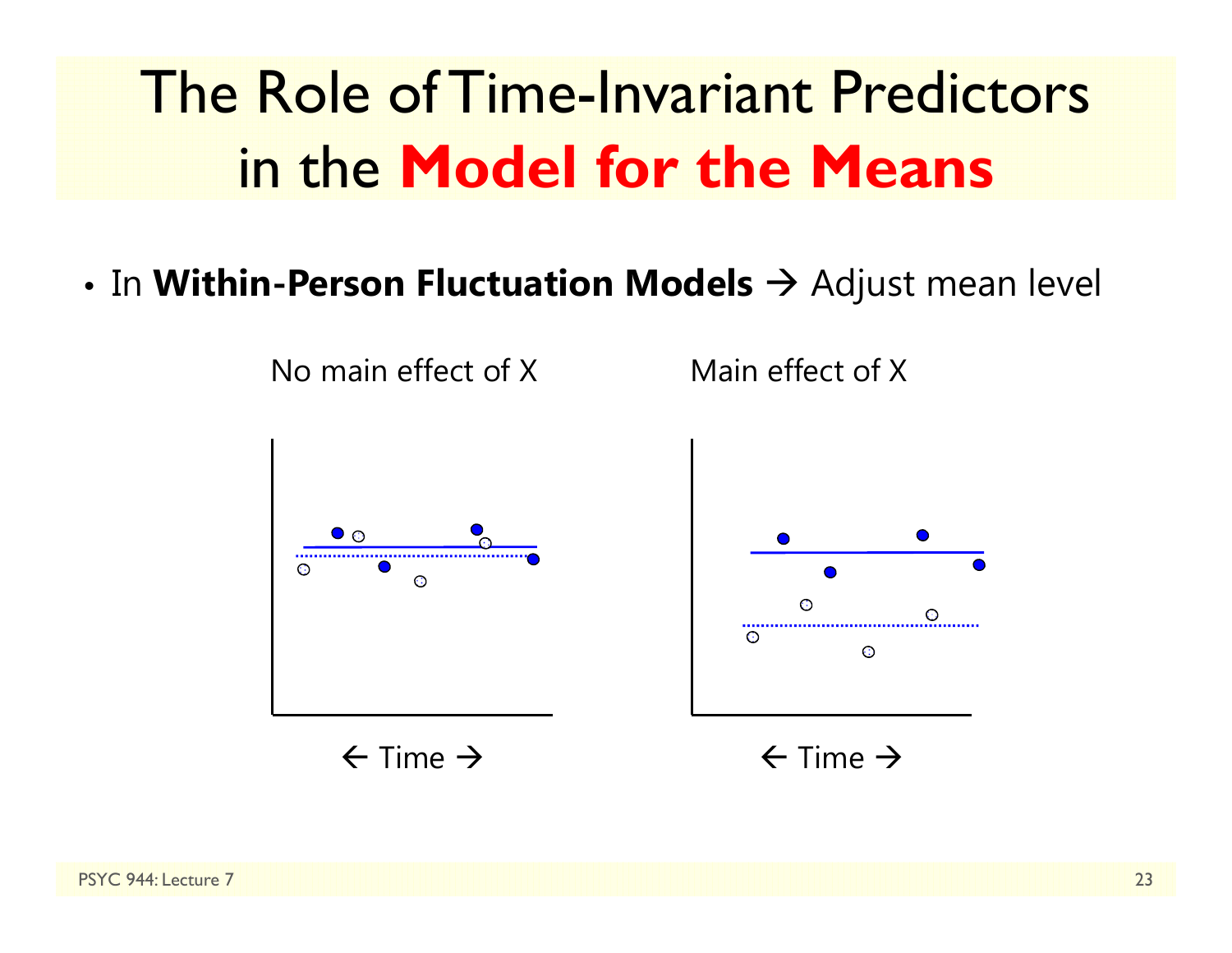## The Role of Time-Invariant Predictors in the **Model for the Variance**

- In addition to fixed effects in the model for the means, timeinvariant predictors can allow be used to allow **heterogeneity of variance** at their level or below
- • e.g., Sex as a predictor of heterogeneity of variance:
	- **At level 2**: amount of individual differences in intercepts/slopes differs between boys and girls (i.e., one group is more variable)
	- **At level 1**: amount of within-person residual variation differs between boys and girls
		- In within-person **fluctuation** model: differential fluctuation over time
		- In within-person **change** model: differential fluctuation/variation remaining after controlling for fixed and random effects of time
- These models are harder to estimate (i.e., use NLMIXED)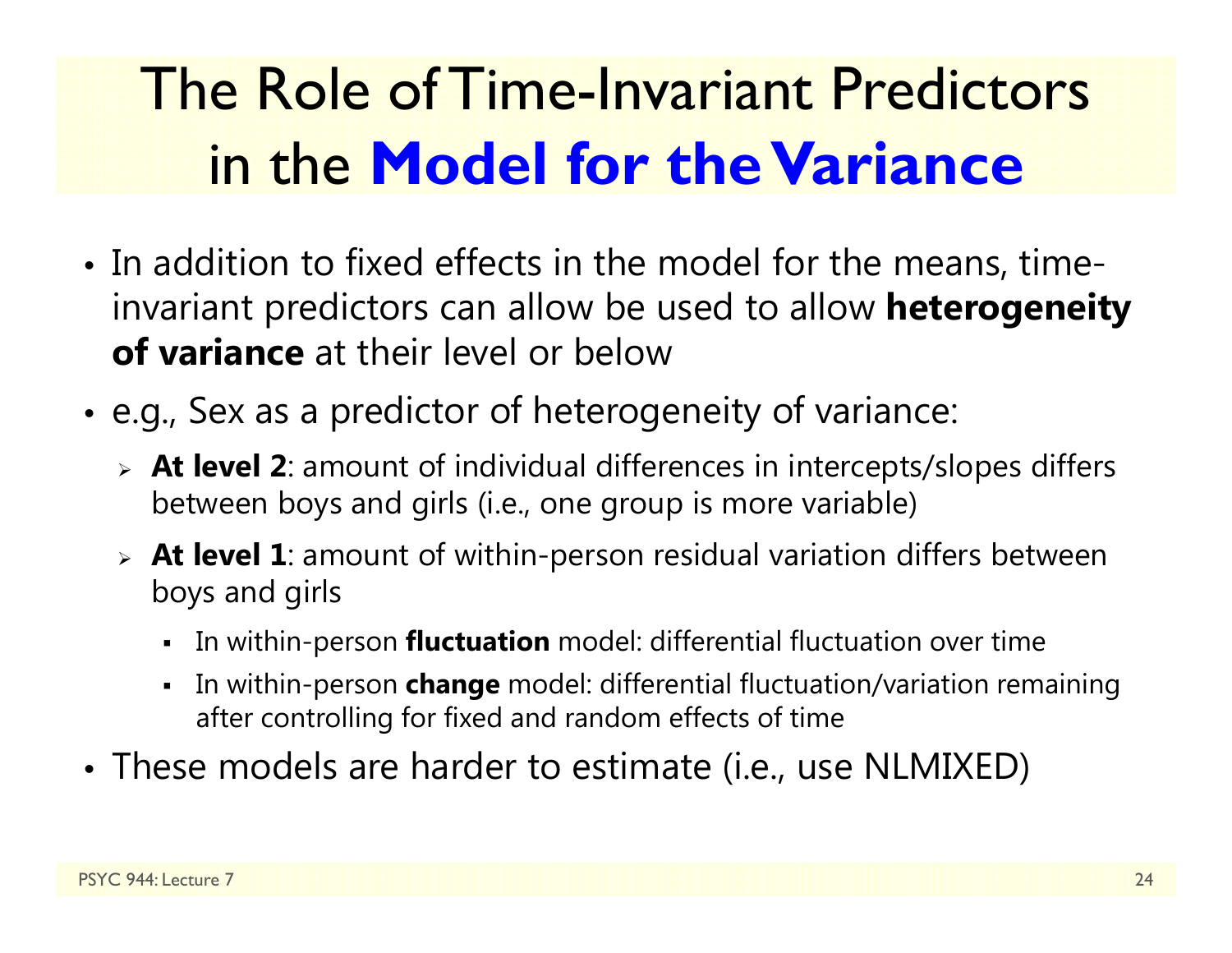### Why Level-2 Predictors Cannot Have Random Effects in 2-Level Models



#### **You cannot make a line out of a dot, so level-2 effects cannot vary randomly over persons.**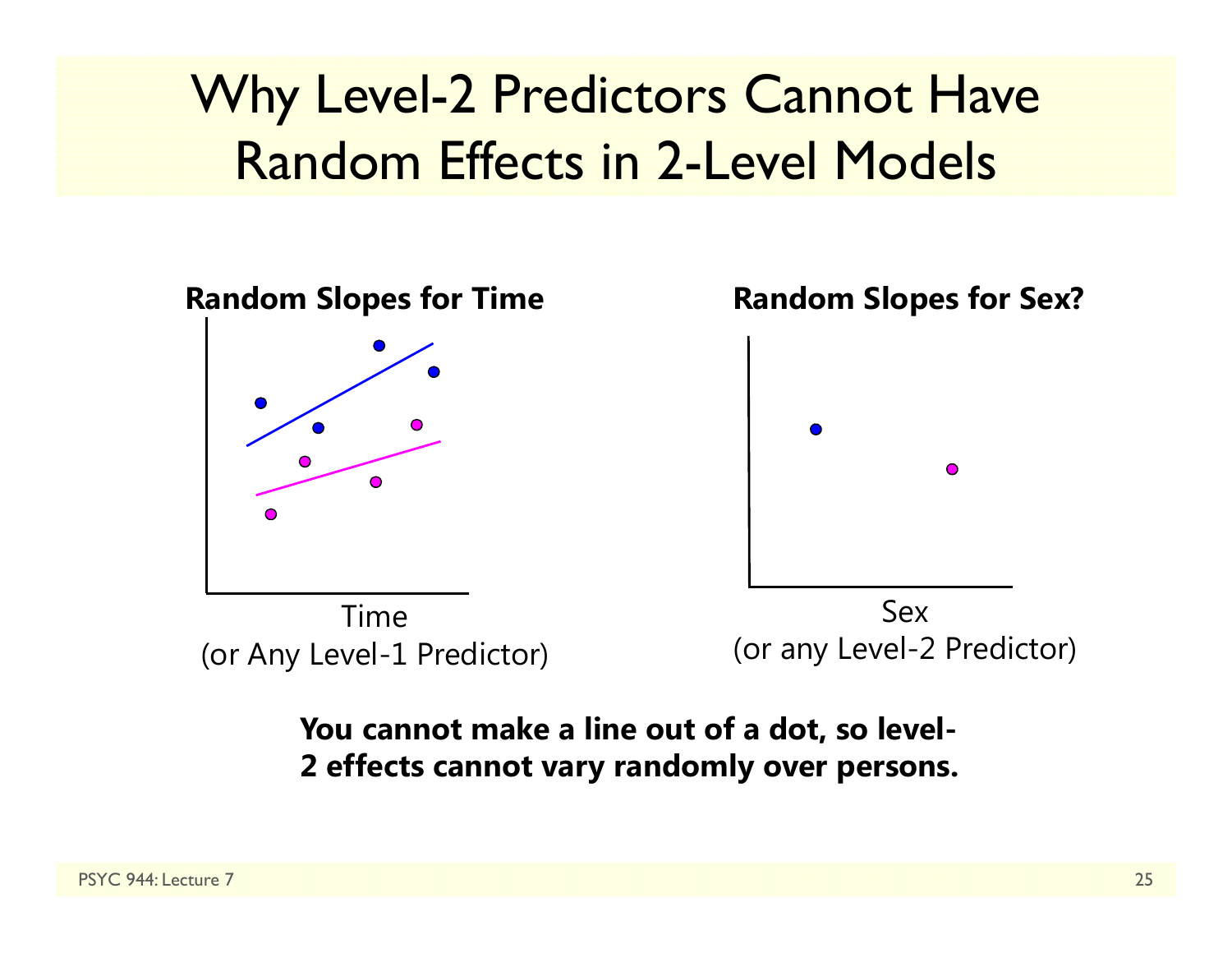## Education as a Time-Invariant Predictor: Example using a Random Quadratic Time Model

- Main Effect of Education = Education\*Intercept Interaction
	- $\triangleright$  Moderates the intercept  $\rightarrow$  Increase or decrease in expected outcome at time 0 for every year of education
- Effect of Education on Linear Time = Education\*Time Interaction
	- $\triangleright$  Moderates the linear time slope  $\rightarrow$  Increase or decrease in expected rate of change at time 0 for every year of education
- Effect of Education on Quadratic Time = Education\*Time<sup>2</sup> Interaction
	- $\triangleright$  Moderates the quadratic time slope  $\rightarrow$  Increase or decrease in half of expected acceleration/deceleration of linear rate of change for every year of education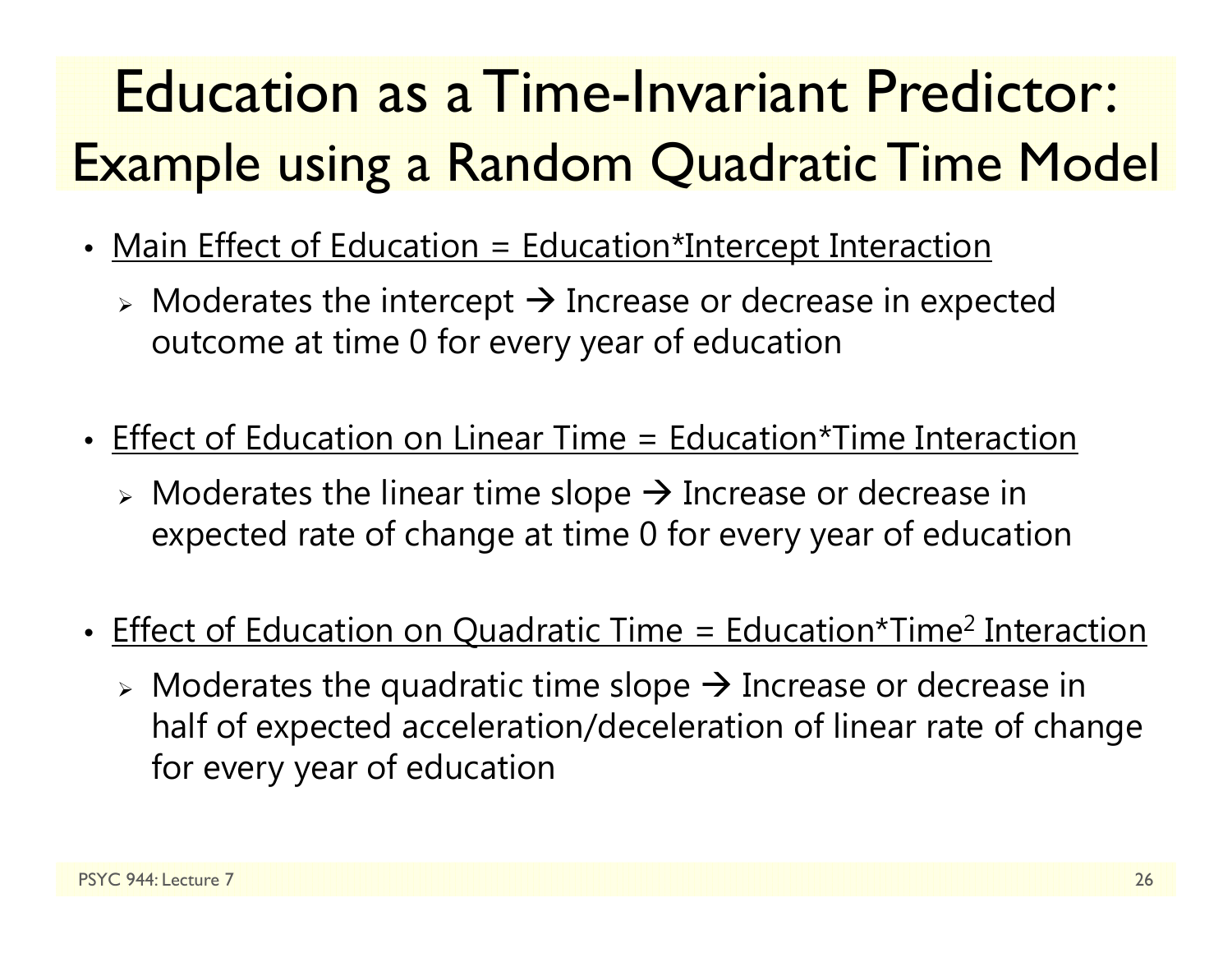### Education (12 years = 0) as a Time-Invariant Predictor: Example using a Random Quadratic Time Model

### ${\sf Level\ 1:}\ \bf{y_{ti}} = {\sf \boldsymbol{\beta}_{0i}} + {\sf \boldsymbol{\beta}_{1i}}$ Time $_{\sf ti}$  +  ${\sf \boldsymbol{\beta}_{2i}}$ Time $_{\sf ti}^2$  +  ${\sf \boldsymbol{e}_{ti}}$ Level 2 Equations (one per β):

**Intercept** for person *i*

**β0i <sup>=</sup>**

**γ00Fixed Intercept when Time=0 and Ed=12**

**<sup>+</sup> γ01Edi +** 

**∆ in Intercept per unit ∆ in Ed**

**<sub>0i</sub> Random (Deviation) Intercept after controlling for Ed**

**β1i <sup>=</sup> Linear Slope** for person *i*

**β2i**

**Quad Slope** for person *i*

**<sup>=</sup>**

**γ10**

**Fixed Linear Time Slope when Time=0 and Ed=12**

**γ20 <sup>+</sup> Fixed Quad Time Slope when Ed = 12**

**<sup>+</sup> γ11Edi +** 

**∆ in Linear Time Slope per unit ∆in Ed (=Ed\*time)**

**γ**<sub>21</sub>Ed:

**∆ in Quad Time Slope per unit ∆ in Ed (=Ed\*time 2)**  $$ 

**Random (Deviation) Linear Time Slope after controlling for Ed**

 $U_{2i}$ **Random (Deviation**) **Quad Time Slope after** 

**controlling for Ed**

PSYC 944: Lecture 7

27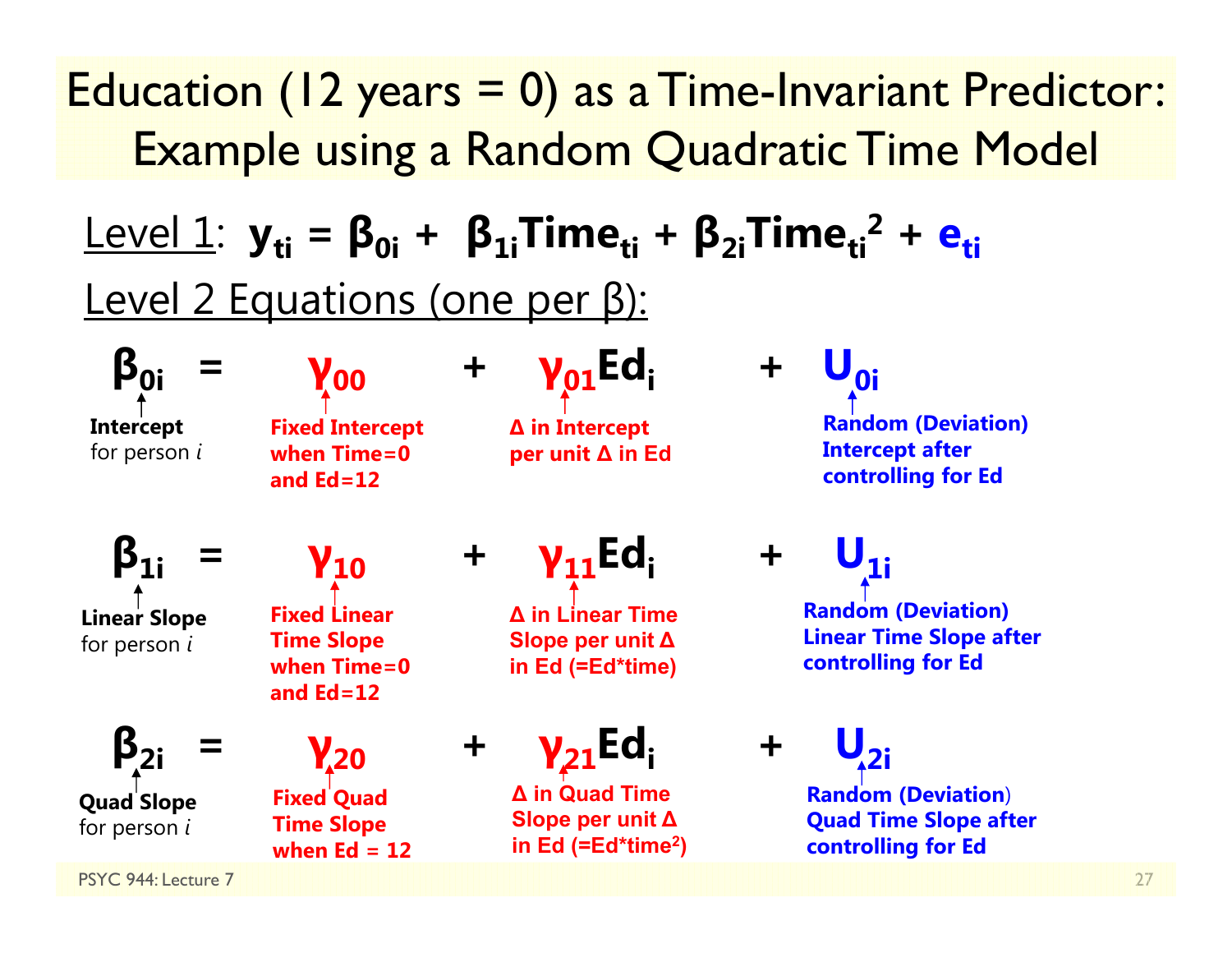Education (12 years = 0) as a Time-Invariant Predictor: Example using a Random Quadratic Time Model

Level 1: **yti <sup>=</sup> β0i <sup>+</sup> β1iTimeti <sup>+</sup> β2iTimeti2 + eti**Level 2 Equations (one per β):

$$
\beta_{0i} = \gamma_{00} + \gamma_{01} Ed_i + U_{0i}
$$

$$
\beta_{1i} = \gamma_{10} + \gamma_{11} Ed_i + U_{1i}
$$

$$
\beta_{2i} = \gamma_{20} + \gamma_{21} Ed_i + U_{2i}
$$

•Composite equation:

**γ11** and **γ21** are known as "**cross-level**" interactions (level-1 predictor by -2 predictor)

• 
$$
y_{ti} = (\gamma_{00} + \gamma_{01} Ed_i + U_{0i}) +
$$
  
\n $(\gamma_{10} + \gamma_{11} Ed_i + U_{1i})$ Time<sub>ti</sub> +  
\n $(\gamma_{20} + \gamma_{21} Ed_i + U_{2i})$ Time<sub>ti</sub><sup>2</sup> + e<sub>ti</sub>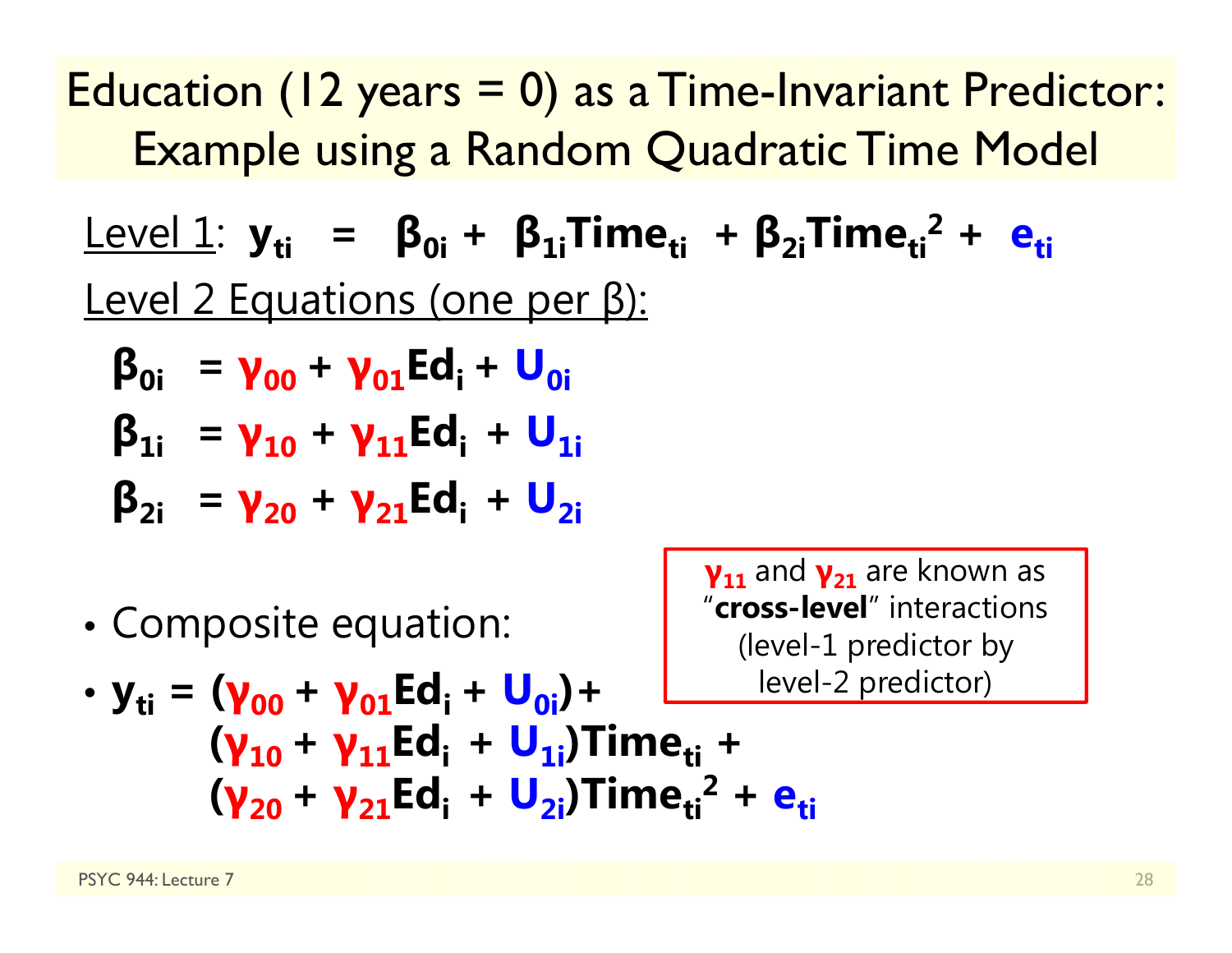### Fixed Effects of Time-Invariant Predictors

- •• Question of interest: Why do people change differently?
	- $\triangleright$  We're trying to predict individual differences in intercepts and slopes (i.e., reduce level-2 random effects variances)
	- So level-2 random effects variances become 'conditional' on predictors → actually random effects variances *left over*

$$
\begin{matrix}\n\beta_{0i} = \gamma_{00} + U_{0i} & \beta_{0i} = \gamma_{00} + \gamma_{01} Ed_{i} + U_{0i} \\
\beta_{1i} = \gamma_{10} + U_{1i} & \beta_{1i} = \gamma_{10} + \gamma_{11} Ed_{i} + U_{1i} \\
\beta_{2i} = \gamma_{20} + U_{2i} & \beta_{2i} = \gamma_{20} + \gamma_{21} Ed_{i} + U_{2i}\n\end{matrix}
$$

 $\triangleright$  Can calculate pseudo-R<sup>2</sup> for each level-2 random effect variance between models with *fewer* versus *more* parameters as:

Pseudo R<sup>2</sup> = 
$$
\frac{\text{random variance}_{\text{fewer}} - \text{random variance}_{\text{move}}}{\text{random variance}_{\text{fewer}}}
$$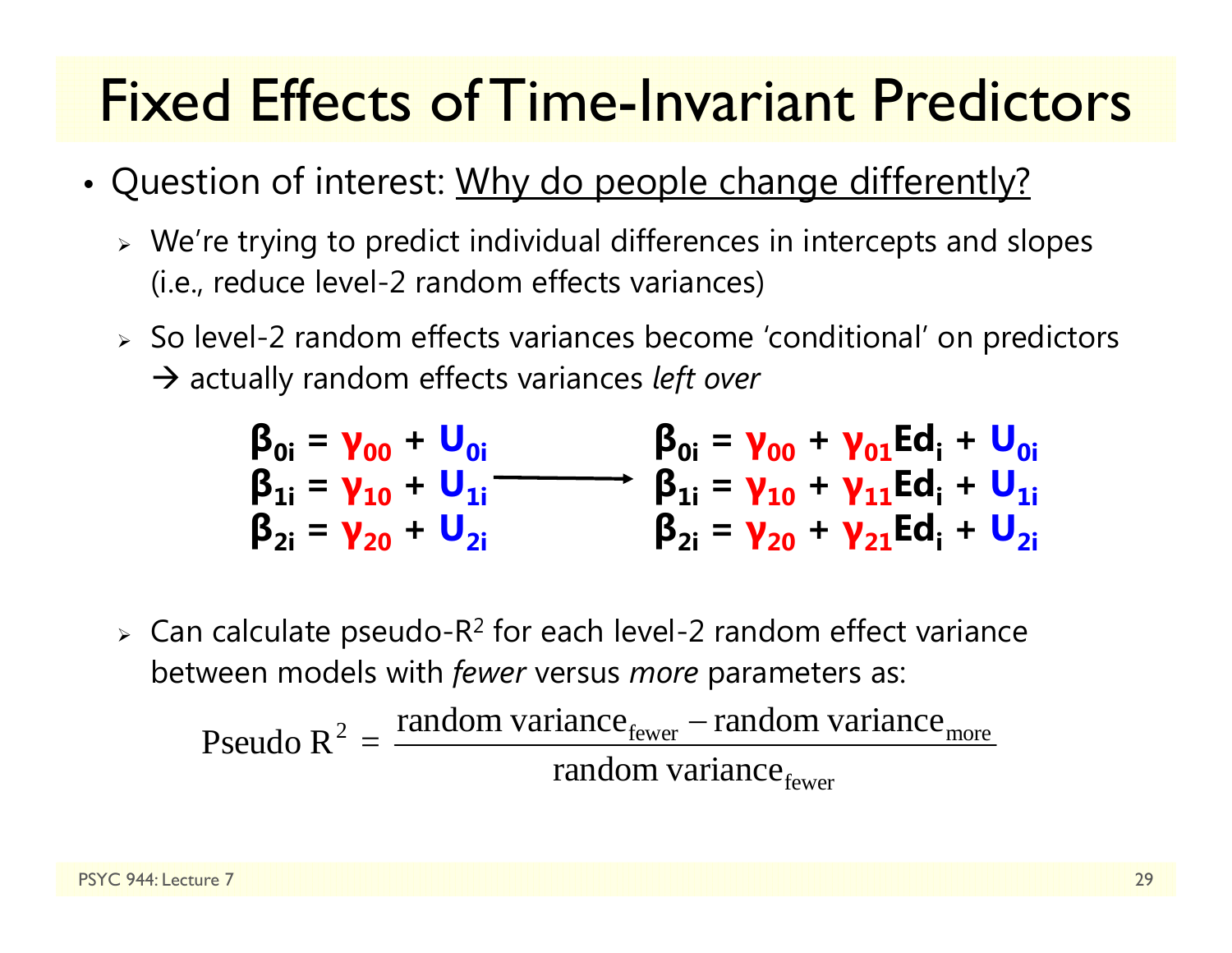### Fixed Effects of Time-Invariant Predictors

- • What about predicting level-1 effects with no random variance?
	- $\triangleright$  If the random linear time slope is n.s., can I test interactions with time?

**This should be ok to do…β0i <sup>=</sup> γ00 <sup>+</sup> γ01Edi <sup>+</sup> U0iβ1i <sup>=</sup> γ10 <sup>+</sup> γ11Edi <sup>+</sup> U1iβ2i <sup>=</sup> γ20 <sup>+</sup> γ21Edi <sup>+</sup> U2i**

**Is this still ok to do?β0i <sup>=</sup> γ00 <sup>+</sup> γ01Edi <sup>+</sup> U0iβ1i <sup>=</sup> γ10 <sup>+</sup> γ11Ediβ2i <sup>=</sup> γ20 <sup>+</sup> γ21Edi**

- $\triangleright$  YES, surprisingly enough....
- $\triangleright$  In theory, if a level-1 effect does not vary randomly over individuals, then it has "no" variance to predict (so cross-level interactions with that level-1 effect are not necessary)
- > However, because power to detect random effects is often lower than However, because power to detect random effects is often lower than power to detect fixed effects, fixed effects of predictors can still be significant even if there is "no" ( <sup>≈</sup>0) variance for them to predict
- $\triangleright$  Small (≈0) random variance  $\rightarrow$  harder to find significant interactions
- Cue 6-minute SMEP 2011 talk…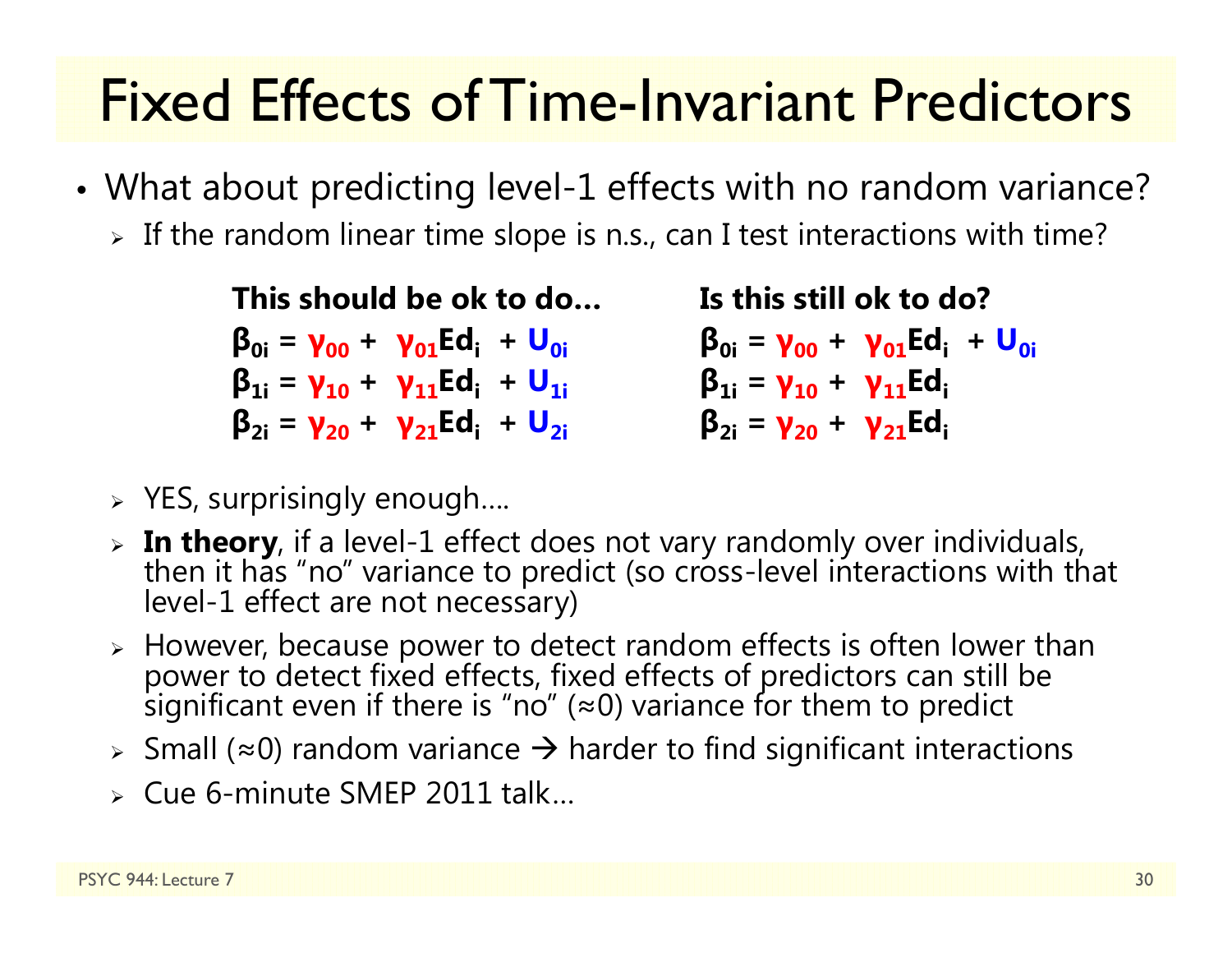### **3 Types of Effects: Fixed, Random, and Systematically (Non-Randomly) Varying**

Let's say we have a significant fixed linear effect of time. What happens after we test a sex\*time interaction?

|                                                       | Non-Significant<br>Sex*Time effect? | Significant<br>Sex*Time effect?                    |
|-------------------------------------------------------|-------------------------------------|----------------------------------------------------|
| Random time slope                                     | Linear effect of time               | Linear effect of time is                           |
| initially not significant                             | is <b>FIXED</b>                     | systematically varying                             |
| Random time initially sig,<br>not sig. after sex*time |                                     | Linear effect of time is<br>systematically varying |
| Random time initially sig,                            | Linear effect of time               | Linear effect of time                              |
| still sig. after sex*time                             | is <b>RANDOM</b>                    | is <b>RANDOM</b>                                   |

The effects of level-1 predictors (time-level) can be fixed, random, or systematically varying. The effects of level-2 predictors (person-level) can only be fixed or systematically varying (nothing to be random over…yet).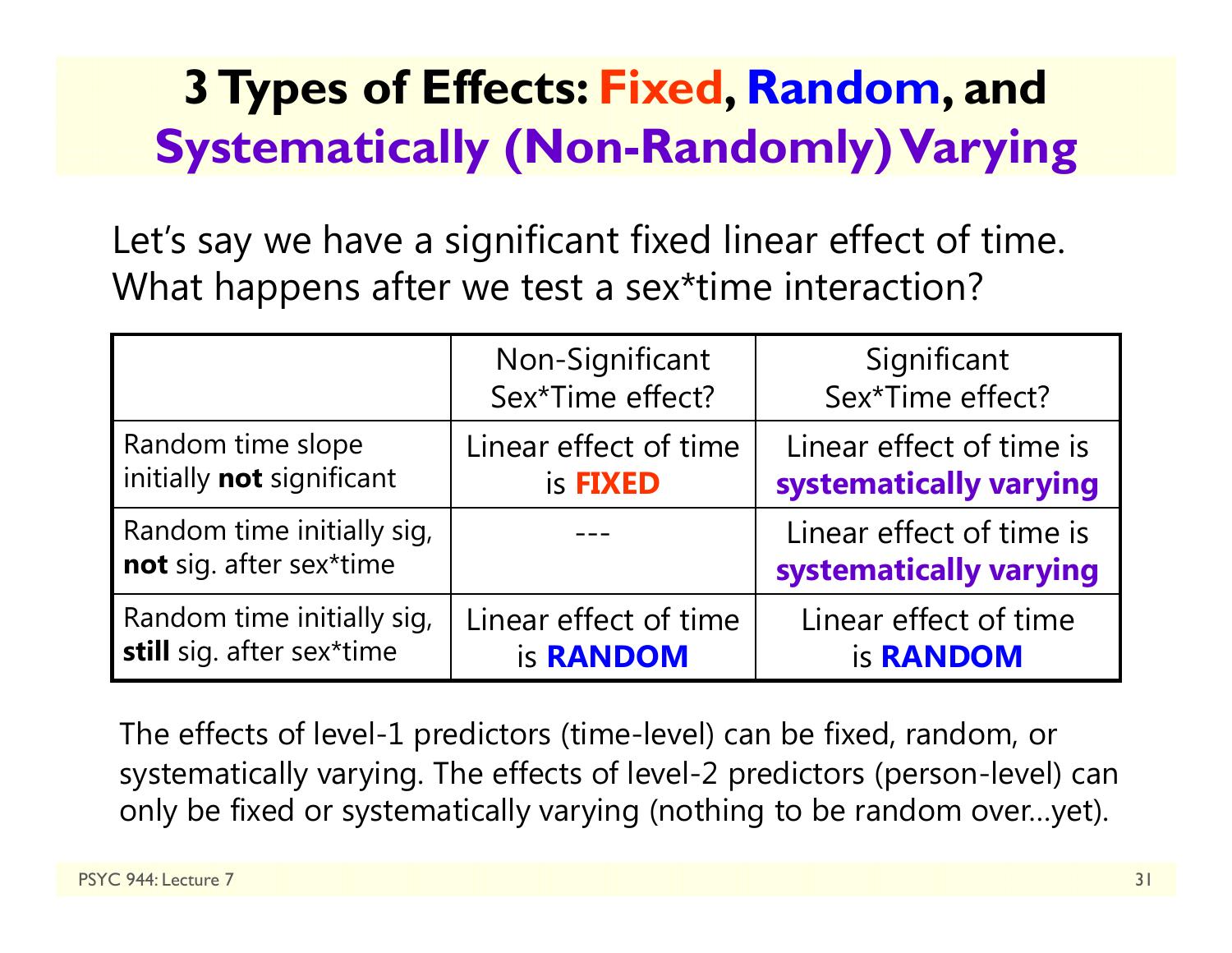### Variance Accounted For By Level-2 Time-Invariant Predictors

#### •**Fixed effects of level 2 predictors** *by themselves***:**

- L2 (BP) main effects (e.g., sex) reduce L2 (BP) random intercept variance
- L2 (BP) interactions (e.g., sex by ed) also reduce L2 (BP) random intercept variance

#### • **Fixed effects of** *cross-level interactions* **(level 1\* level 2):**

- $\triangleright$  If the interacting level 1 predictor is  $\overline{\text{random}}$ , any cross-level interaction with it will reduce its corresponding L2 BP random slope variance
	- e.g., if *time* is random, then sex\**time,* ed\**time*, and sex\*ed\**time* can each reduce the random linear time slope variance
- > If the interacting level 1 predictor <u>not random</u>, any cross-level interaction with it will reduce the L1 WP residual variance instead
	- e.g., if *time<sup>2</sup>* is fixed, then sex\**time<sup>2</sup>,* ed\**time<sup>2</sup>,* and sex\*ed\**time<sup>2</sup> will reduce* the L1 (WP) residual variance  $\bm{\rightarrow}$  Different quadratic slopes from sex and ed will allow better trajectories, reduce the variance around trajectories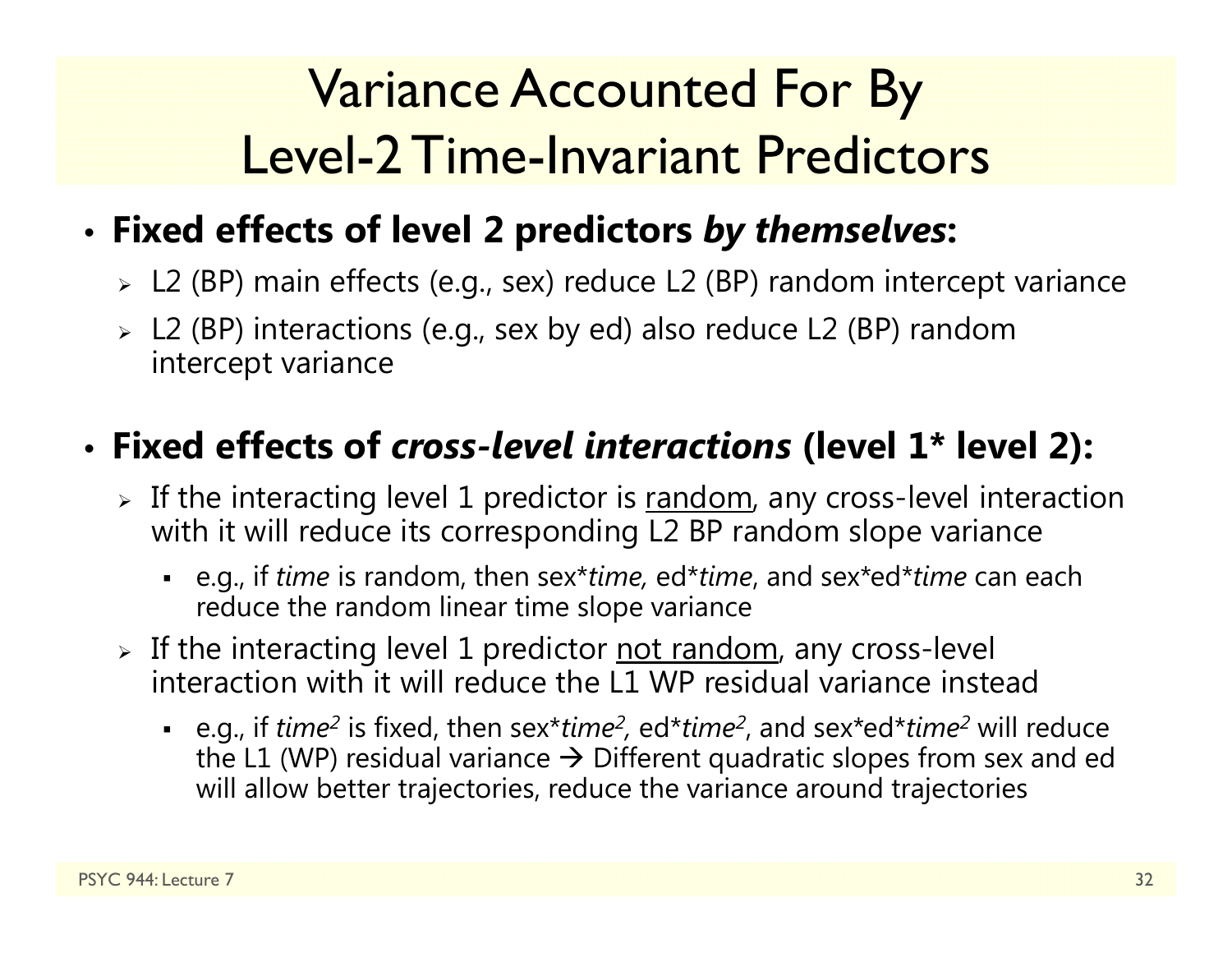## Model-Building Strategies

- **Build UP: Start with lowest-level fixed effect**, add higher-order fixed effect interactions IF the lower-lever fixed effects are significant
	- $\triangleright$  Example: Sex predicting growth over time
		- **Start with sex main effect; IF significant, then sex\*time, then sex\*time<sup>2</sup>....**
	- $\triangleright$  Problem: May miss higher-order interactions
		- **Example: Even if sex\*time<sup>2</sup> is significant, the effects of sex on the intercept and** linear time slope may not be significant, and thus you may stop too soon
- **Build DOWN: Start with highest-level fixed effect**, drop higher-order fixed effect interactions IF they are not significant
	- $\triangleright$  Example: Sex predicting growth over time
		- Start with sex\*time<sup>2</sup>, drop if non-significant, then go to sex\*time, drop if nonsignificant, then go to main effect of sex only ( $\bm{\rightarrow}$  sex\*intercept)
	- > Problem: Where to start?!?
		- Example: 3 predictors in a quadratic growth model: Start with  $X_1^*X_2^*X_3^*$ time<sup>2</sup>
		- n Requires 5 main effects, 10 two-ways, 6 three-ways, 2 four-ways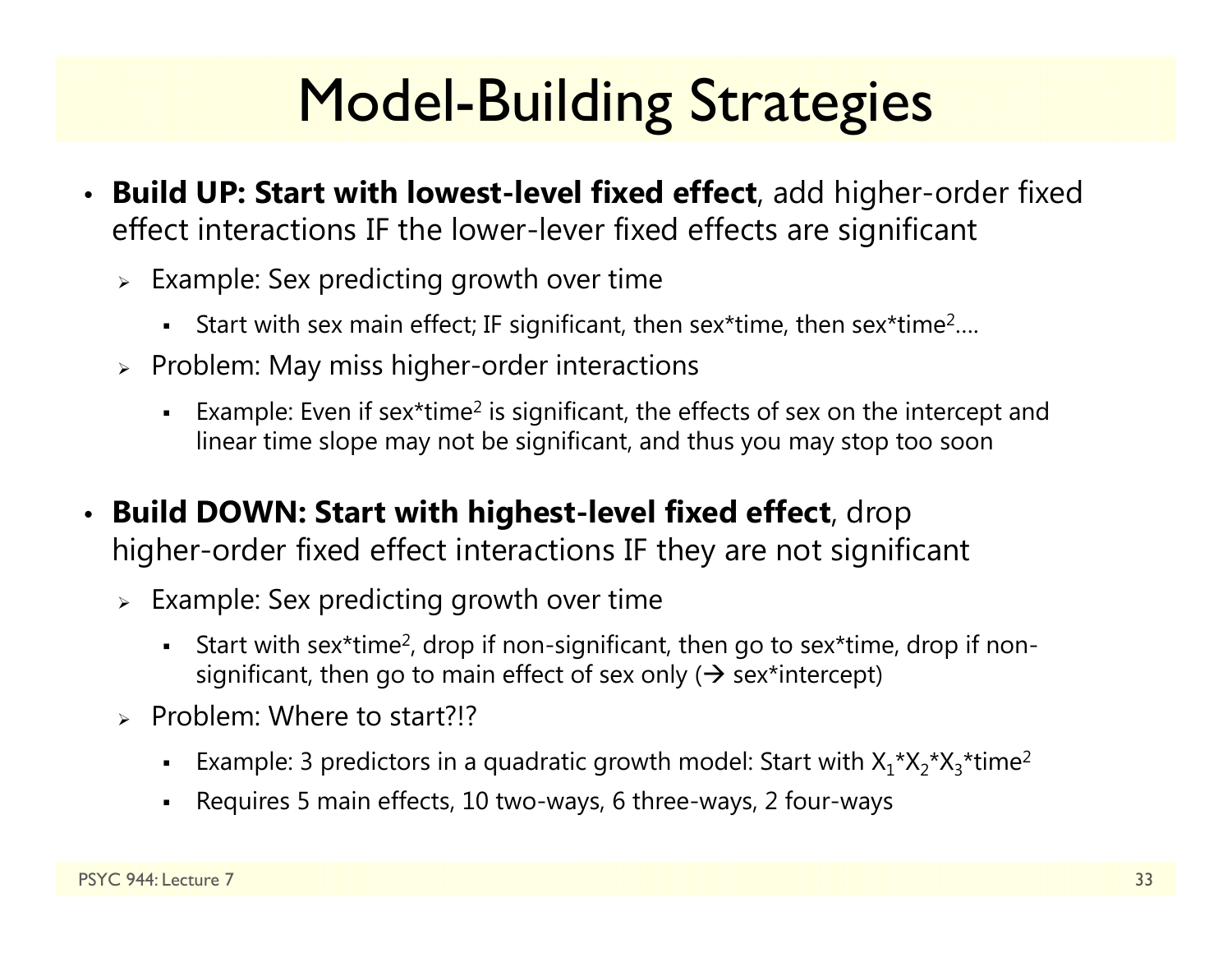### **Evaluating Statistical Significance** of New Fixed Effects

Fixed effects can be tested via **Wald** tests: the ratio of its estimate/SE forms a statistic we compare to a distribution

|                                  | Denominator DF<br>is assumed infinite       | Denominator DF is<br>estimated instead        |
|----------------------------------|---------------------------------------------|-----------------------------------------------|
| Numerator $DF = 1$               | use $z$ distribution<br>(Mplus, STATA)      | use <b>t</b> distribution<br>(SAS, SPSS)      |
| Numerator $DF > 1$               | use $\chi^2$ distribution<br>(Mplus, STATA) | use $\bm{F}$ distribution<br>(SAS, SPSS)      |
| Denominator DF<br>(DDFM) options | not applicable, so<br>DDF is not given      | SAS: BW and KR SAS<br>and SPSS: Satterthwaite |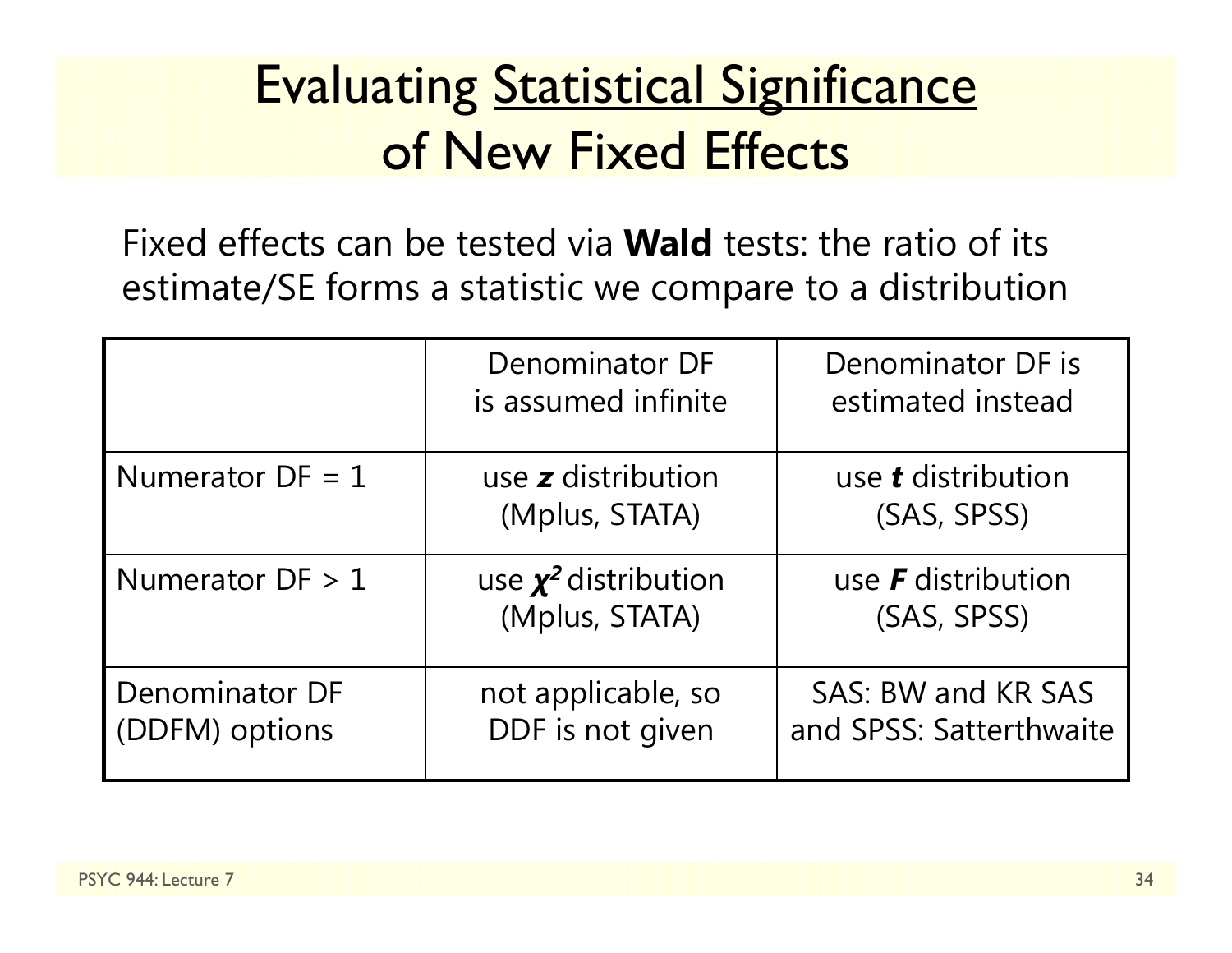# Denominator DF (DDF) Methods

- **Between-Within** (DDFM=BW in SAS, not in SPSS):
	- $\triangleright$  Total DDF (T) comes from total number of observations, separated into level-2 for *N* persons and level-1 for *n* occasions
		- **Level-2 DDF** = *N* – #level-2 fixed effects
		- **Level-1 DDF** = Total DDF – Level-2 DDF – #level-1 fixed effects
		- Level-1 effects with random slopes still get level-1 DDF

#### • **Satterthwaite** (DDFM=Satterthwaite in SAS, default in SPSS):

- More complicated, but analogous to two-group *<sup>t</sup>*-test given unequal residual variances and unequal group sizes
- $\triangleright$  Incorporates contribution of variance components at each level
	- Level-2 DDF will resemble Level-2 DDF from BW
	- Level-1 DDF will resemble Level-1 DDF from BW if the level-1 effect is not random, but will resemble level-2 DDF if it is random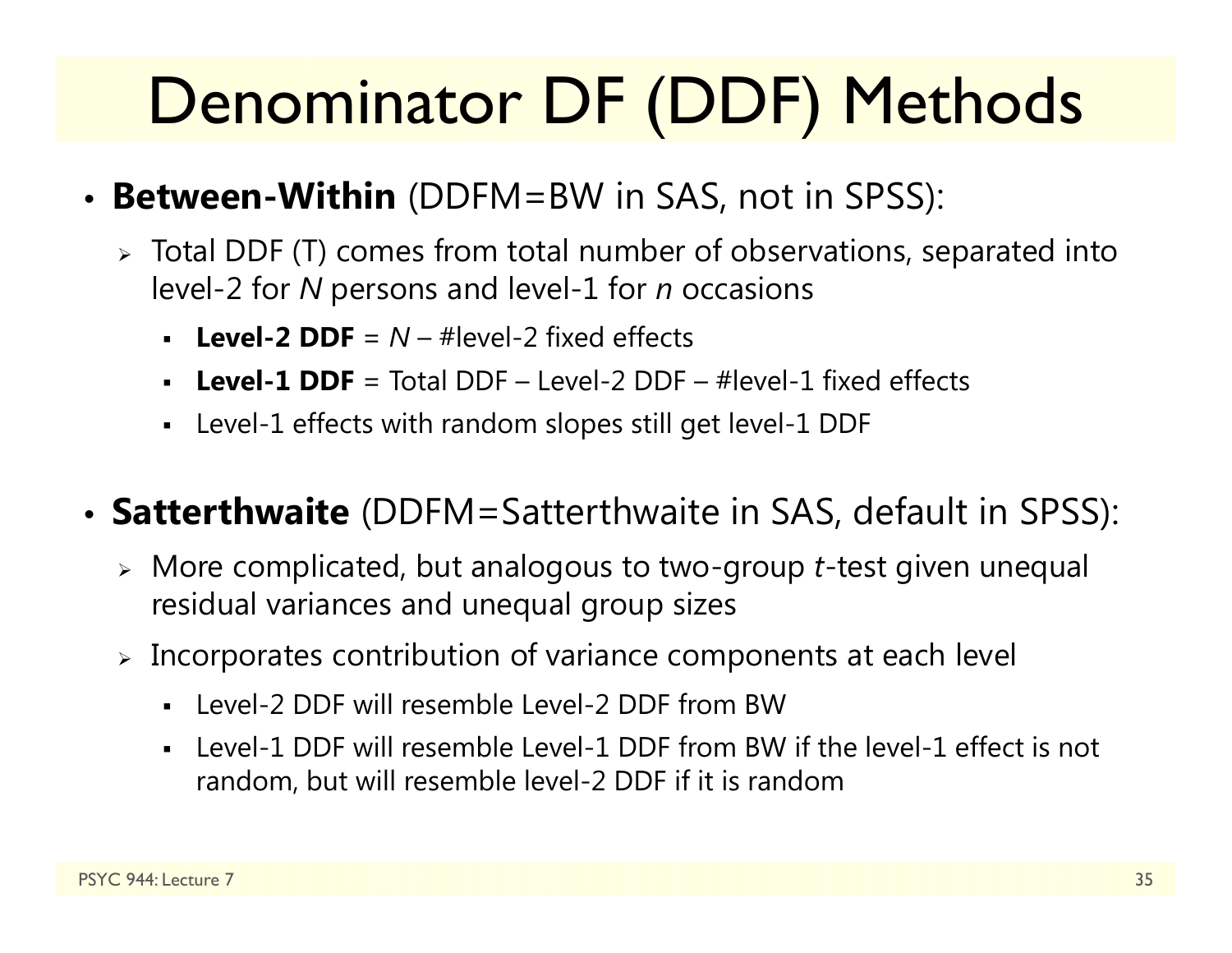# Denominator DF (DDF) Methods

- **Kenward-Roger** (DDFM=KR in SAS, not in SPSS):
	- $\triangleright$  Adjusts the sampling covariance matrix of the fixed effects and variance components to reflect the uncertainty introduced by using large-sample techniques of ML/REML in small *N* samples
	- $\triangleright$  This creates different (larger) SEs for the fixed effects
	- Then uses Satterthwaite DDF, new SEs, and *t* to get *p*-values
- In an unstructured variance model, all effects use level-2 DDF
- Differences in inference not likely to matter often in practice
	- e.g., critical *t*-value at DDF=20 is 2.086, at infinite DDF is 1.960
- When in doubt, use KR (is overkill at worst, becomes Satterthwaite)
	- $\triangleright$  I used Satterthwaite in the book to maintain comparability across programs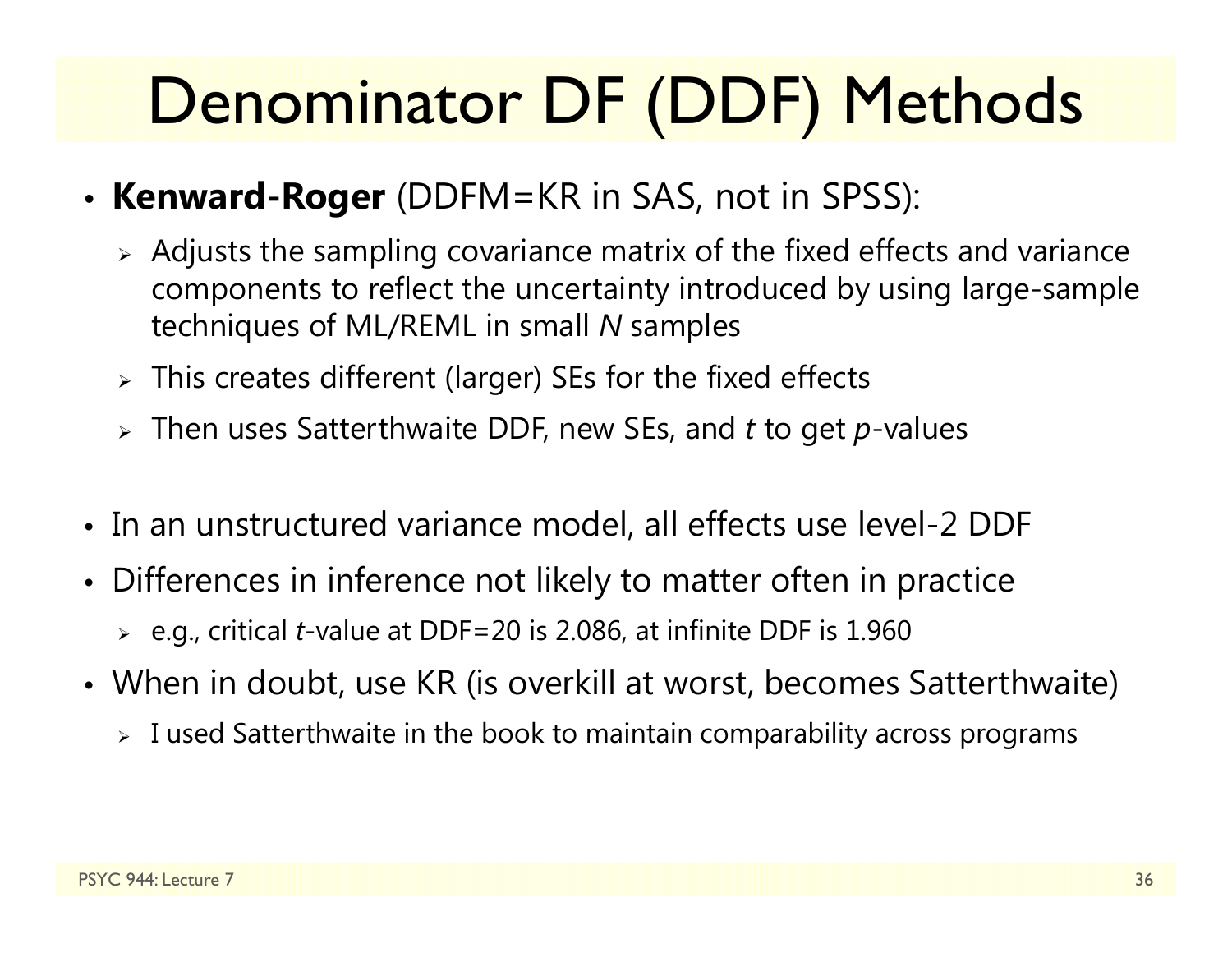## Evaluating Statistical Significance of Multiple New Fixed Effects at Once

- • Compare nested models with ML 2 ∆LL test
- • Useful for 'borderline' cases - example:
	- $\triangleright$  Ed\*time<sup>2</sup> interaction at  $p = .04$ , with nonsignificant ed\*time and ed\*Intercept (main effect of ed) terms?
	- $\triangleright$  Is it worth keeping a marginal higher-order interaction that requires two (possibly non-significant) lower-order terms?
	- ML −2∆LL test on df=3: −2∆LL must be > 7.82
	- **REML is WRONG for −2∆LL tests for models with different fixed effects, regardless of nested or non-nested**
	- $\triangleright$  Because of this, it may be more convenient to switch to ML when focusing on modeling fixed effects of predictors
- •Compare non-nested models with ML AIC & BIC instead